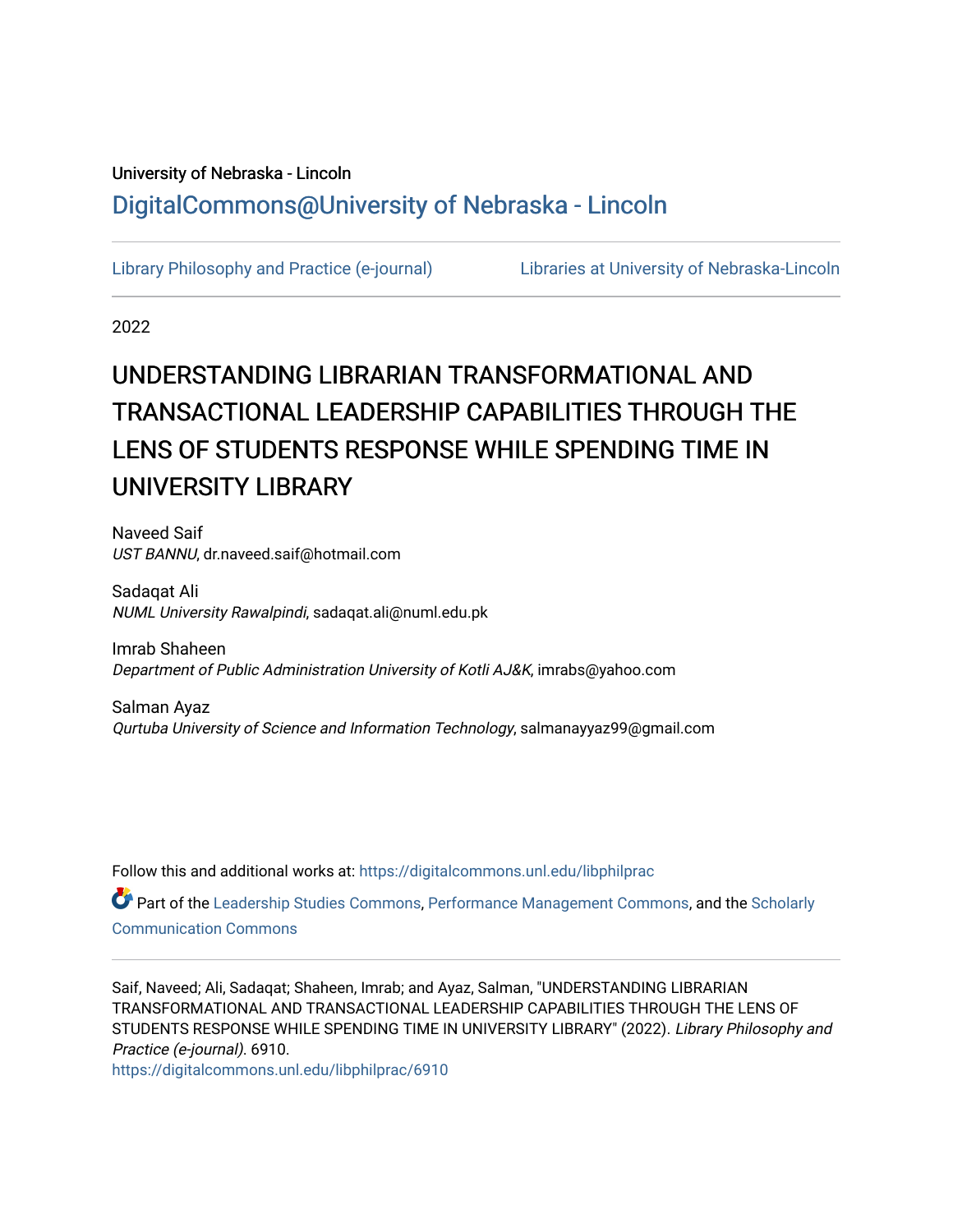## **UNDERSTANDING LIBRARIAN TRANSFORMATIONAL AND TRANSACTIONAL LEADERSHIP CAPABILITIES THROUGH THE LENS OF STUDENTS RESPONSE WHILE SPENDING TIME IN UNIVERSITY LIBRARY**

#### **Abstract;**

The current study tries to understand the prospective of students about librarian leadership approach during their time spent in university main library. In this regard librarian transformational leadership attributes (Articulating Vision, Individualized consideration, Group Goal, Idealized Influence) as well as transactional approach (Contingent Reward, Contingent Punishment) was assessed through the students response based on age, gender differences and their background from three different campuses. In this regard data was analyzed through SPSS via one sample t-test and ANOVA as well as regression analysis. Findings depict that students perceive librarian transformational and transactional leadership on the basis of different characteristics. Similarly students background from three different campuses also evident significant results for differentiating librarian transformational and transactional leadership abilities.

**Keywords;** Transformational leadership, Articulating Vision, Individualized consideration, Group Goal, Idealized Influence, Transactional approach, Contingent Reward, Contingent Punishment, Gender, Age,

#### **INTRODUCTION**

According to Judge, Bono, Ilies, and Gerhardt (2002), skill is also influential in predicting leadership effectiveness, and leaders must act varies in various settings to be effective. However, according to Fairholm (2004), when individuals start to conceive of visions and values as organizational attractors, it helps leaders comprehend the power of vision and values in establishing and changing organizational environments and attitudes. Consequently, today's leaders have several challenges in maintaining a coherent strategy while dealing with the pervasiveness and evolution of technology, as well as budget and personnel volatility.Librarians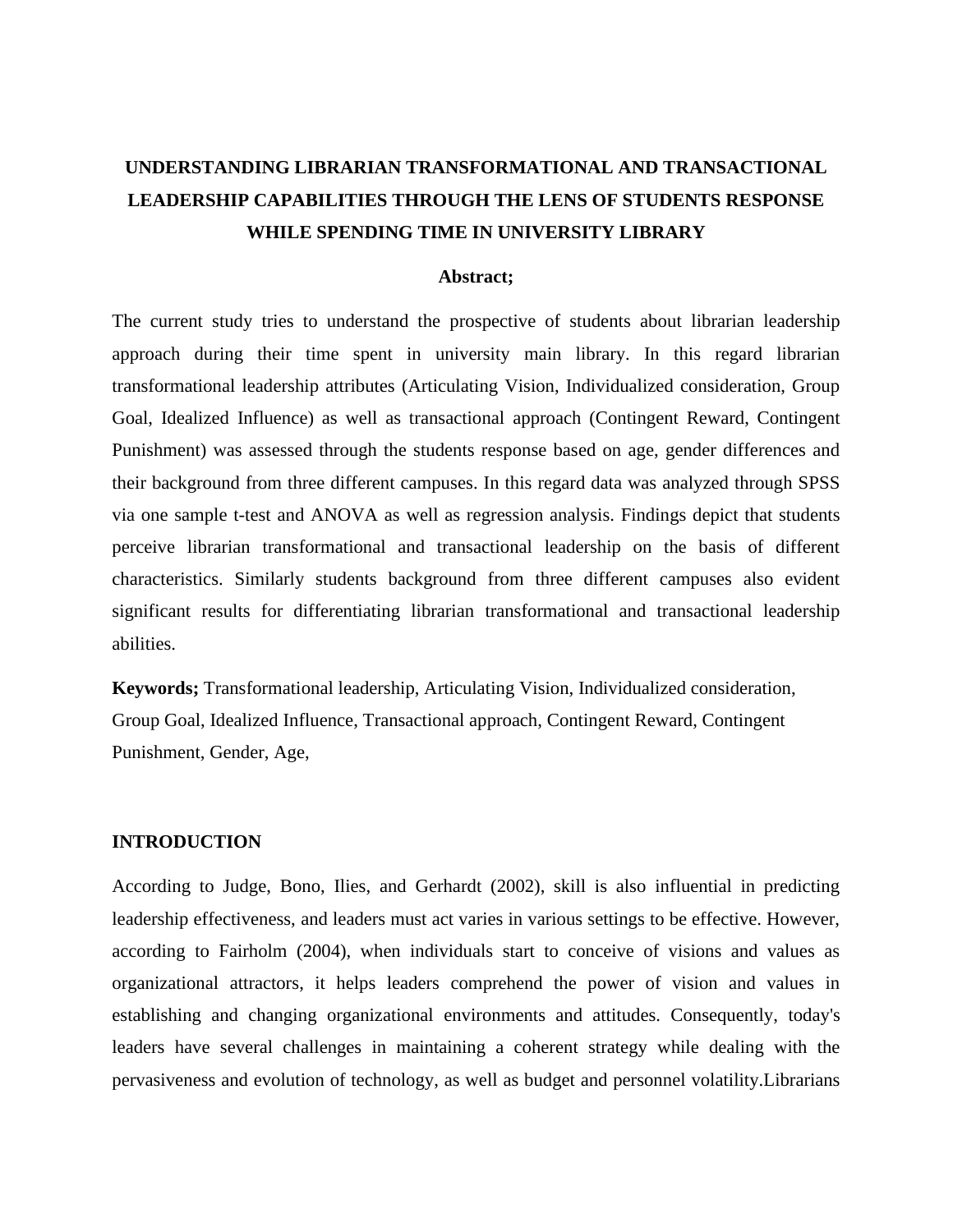may have to deal with contradictory demands and expectations for information access and resources, as well as a number of other challenges. Baldoni (2000) described leadership as  $L$ listening and learning from others,  $E$  – energizing the institution,  $A$  – acting for the betterment of everyone,  $D$  – development of themselves and others,  $E$  – empowerment of everyone to manage, and  $R$  – recognition of accomplishment in terms of pure attributes (Tarsik, Kassim,  $\&$ Nasharudin, 2014).

Transformational leadership is defined as a sharing of an inspiring relationship between a leader and his or her followers on the continuum of leadership (Avolio, Yammarino, & Bass, 1991). By serving to subordinates' requirements, building a climate of confidence and trust, and persuading followers to prioritizeorganizational interests over personal interests, the leader motivates and influences his or her subordinates to achieve beyond their capabilities (Dvir, Eden, Avolio& Shamir, 2002). Followers are encouraged to assist the groups by upholding high moral standards. Followers, on the other hand, have a great level of trust, respect, regard, and loyalty for their leaders and believe that their performance and efforts are critical to the organization's success (Judge& Piccolo, 2004). These leaders encourage their subordinates to perform above and beyond their expectations by reassuring optimism and excitement (Bass., 2008).Such leaders, by their missionary attitude, instill in their followers a sense of self-esteem and confidence (Khan, Khan, & Idris, 2021). Followers get trust and respect as a result of the leader's actions. The leader encourages intrinsic motivation in his or her followers and develops a visionary approach to achieving goals (Rukmani, Ramesh & Krishnan, 2010).

According to Dawson (2002), librarians' traditional value system is incompatible with people management, controlling material assets such as finances, or acting confidently in a political and corporate setting. Many criticize library qualification providers for failing to recruit the suitable candidates (Ugwu, & Okore, 2020). As a result, implementation difficulties become concerns about how leaders can influence the course of events and overcome opposition in order to achieve organizational objectives. Furthermore, effective decision-making requires strong leadership. Many people and institutions will benefit from this research. This research may aid them in selecting an appropriate leadership style in order to attain the institution's objectives. Likewise, they may improve leadership theory in order to comprehend leadership style.This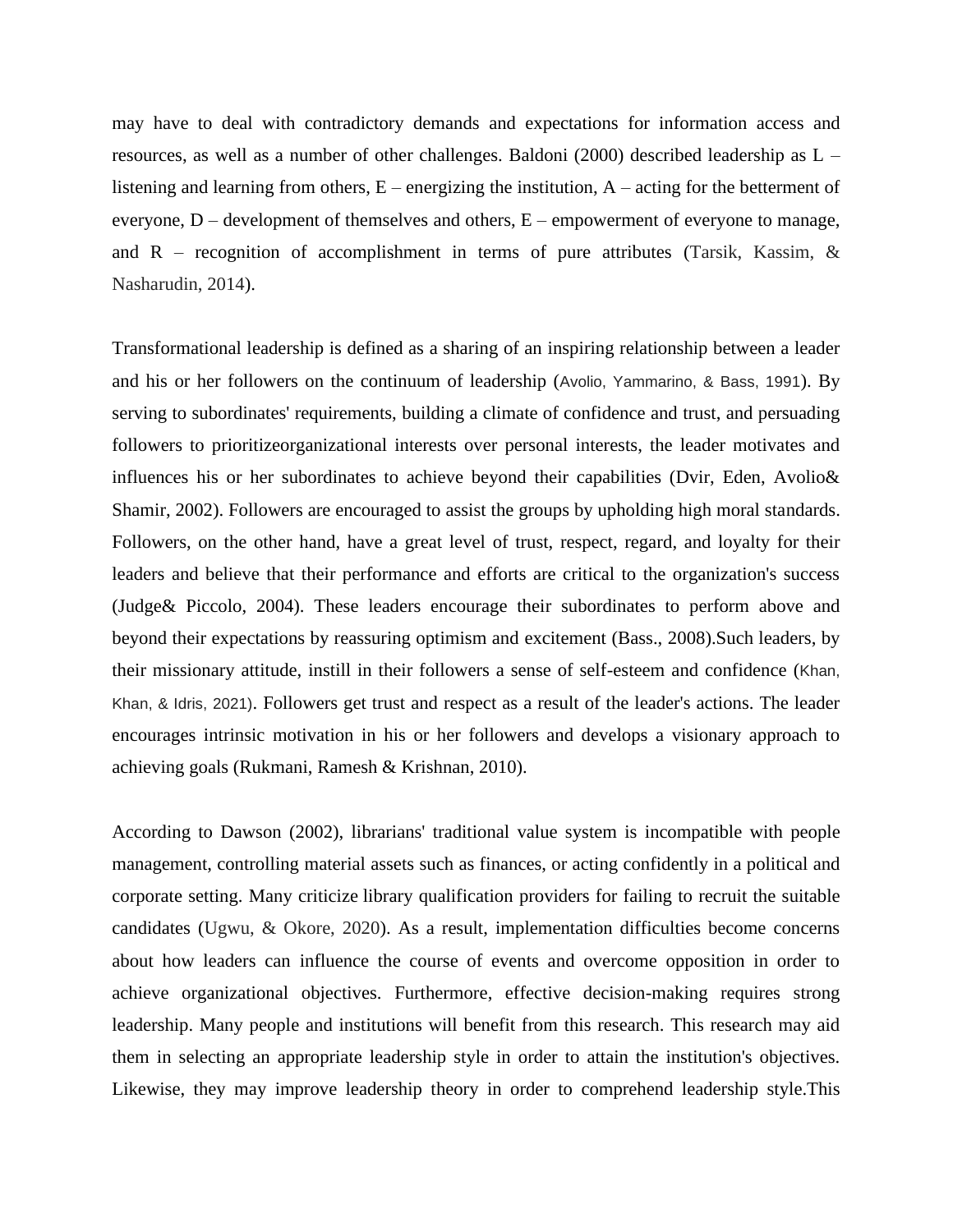research attempts to investigate the leadership styles of librarians in Malaysian university libraries from all of the aforementioned aspects. The following research questions were formulated:

1. What kinds of leadership styles are used by academic librarians at university libraries?

2. Are there any disparities in their leadership styles based on their gender, the institution where they work, their age, their position, or their work experience?

#### **LITERATURE REVIEW**

#### **2.2 Concept of leadership**

#### **2.2.1 Leadership definition**

For a long time, there has been a relationship between people and. For numerous reasons, the issue of leadership has piqued the researcher's interest and drive. According to Gill (1998), leaders present their followers with such guidelines that drive them to complete tasks. The leaders identified issues, suggested solutions, established, measured, and evaluated priorities, and began essential operations. According to (Bass, 1990; Bingnam, 1927), a leader is a person with good traits, a charismatic personality, and a natural charisma.The present definition of leadership focuses solely on the individual qualities and variances (Avolio 2007; Yukl 2006).

"Northouse (2007) defines leadership as "a process through which a person influences a group of others to achieve common goals."

A variety of leadership styles exist, including democratic, bureaucratic, authoritarian, enigmatic, participatory, transformational, and transactional leadership (Northouse, 2003).

#### **2.2. New Approach to Leadership**

Northouse (2007) stated that today leaders are not dependable on their legitimate power to convince the peoples of the society to do as they are told but here the leaders take interest to interact with their workforce and also increase the concern of their human resources. According to Bass, (1990) there are two main leadership approaches such as;

#### **2.3. Transformational Leadership**

TRNSFL is a transformational leader who persistently encourages his or her person to accomplish better levels of efficiency than expected (Bass, 1985). TRNSFL can achieve its goals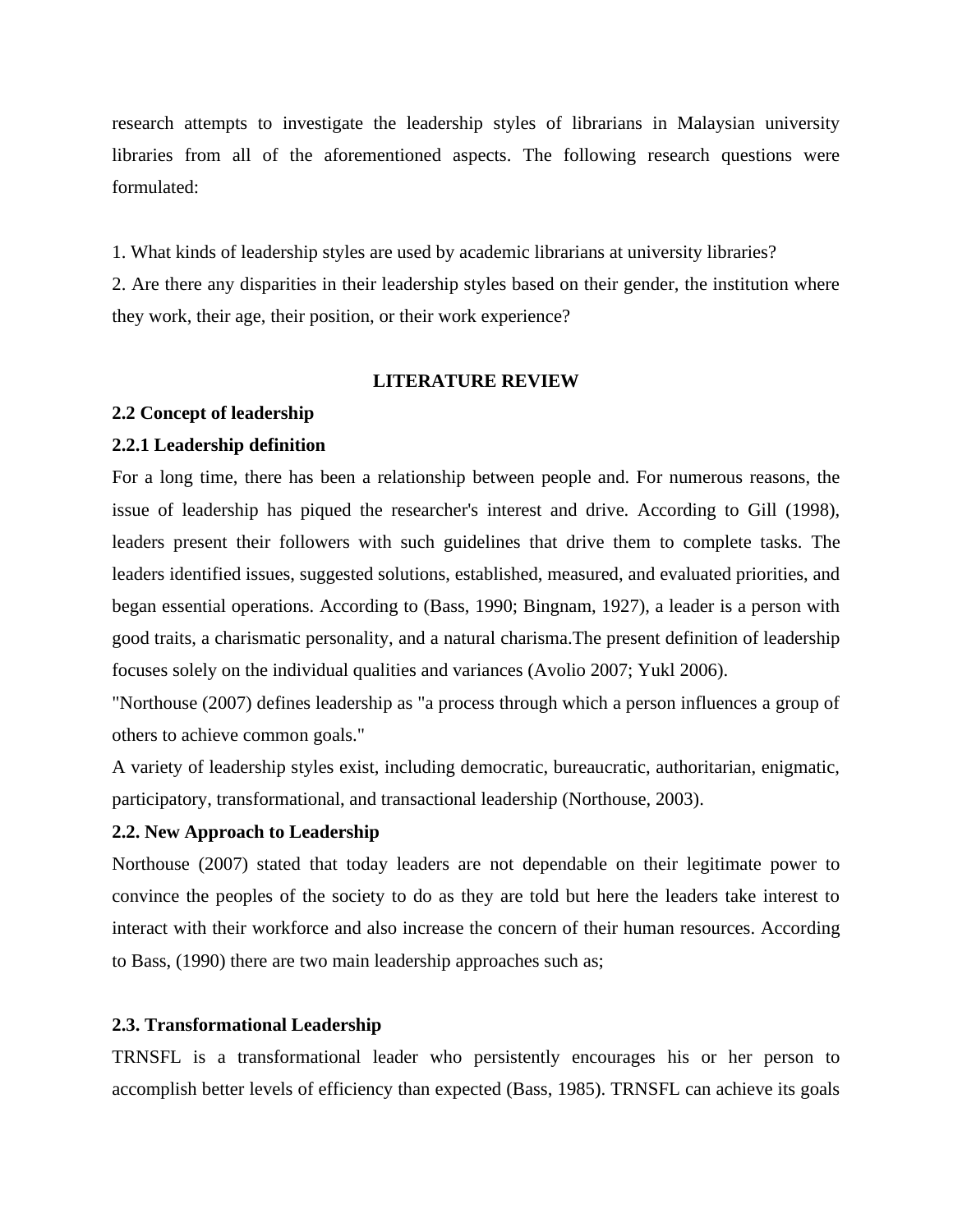in many ways, according to Bass, the first being to ensure that employees are well informed about their designated tasks and goals, the second being that employees use self-interest to achieve organisational goals, and the third being to start taking care of the workers' requirements. Employee emotions, work growth, personal development, and achievement are all too important to transformational leaders. TRNSFL, according to Limsila and Ogunlana (2008), persuade their colleagues to look at efficiency, quantity above quality, and improve problem-solving techniques. TRNSFL and employee performance are linked, according to Camps and Rodriguez (2011).

#### **2.3.1 Idealized Influence (II)**

According to Bass (1985) and Gill (2006) such types of leaders have a charismatic personality. These leaders have the role model for their followers and also the ability to lead. In the view of Bass et al (2003) such leaders are risk taking and considered the followers needs as their own needs.. These leaders have higher ethical attitude, moral standards and takes accurate decision at the right time (Northouse, 2007). Bass et al (2003) depict that leaders have a define vision, objectives, goals and also develop way to achieve these objective

#### **2.3.2 Inspirational motivation (IM)**

According to Yulk and Van Fleet (1982), inspirational leaders have the power to inspire a group of followers and boost their confidence level in order to achieve the desired outcome. Inspirational leaders have the ability to enthral their followers and motivate them to work hard in order to attain their objectives. According to Hoyt et al. (2006), inspirational motivation is the level of vision with which leaders motivate their followers to exhibit dedication and commitment to their jobs. An inspirational leader expects their followers to have high expectations. In light of (Northouse's, 2007) accomplishment, Inspirational leaders inspire and motivate their followers to act in their own best interests(Saif, Khan, & Ali, 2019).

#### **2.3.3 Intellectual Stimulation (IS)**

Such leaders, according to Bass (1985), instill a sense of encouragement to solve problems through their own ingenuity and thought. Intellectual stimulation, according to Hoyt et al. (2006), encourages followers to demonstrate their ability to solve problems by applying novel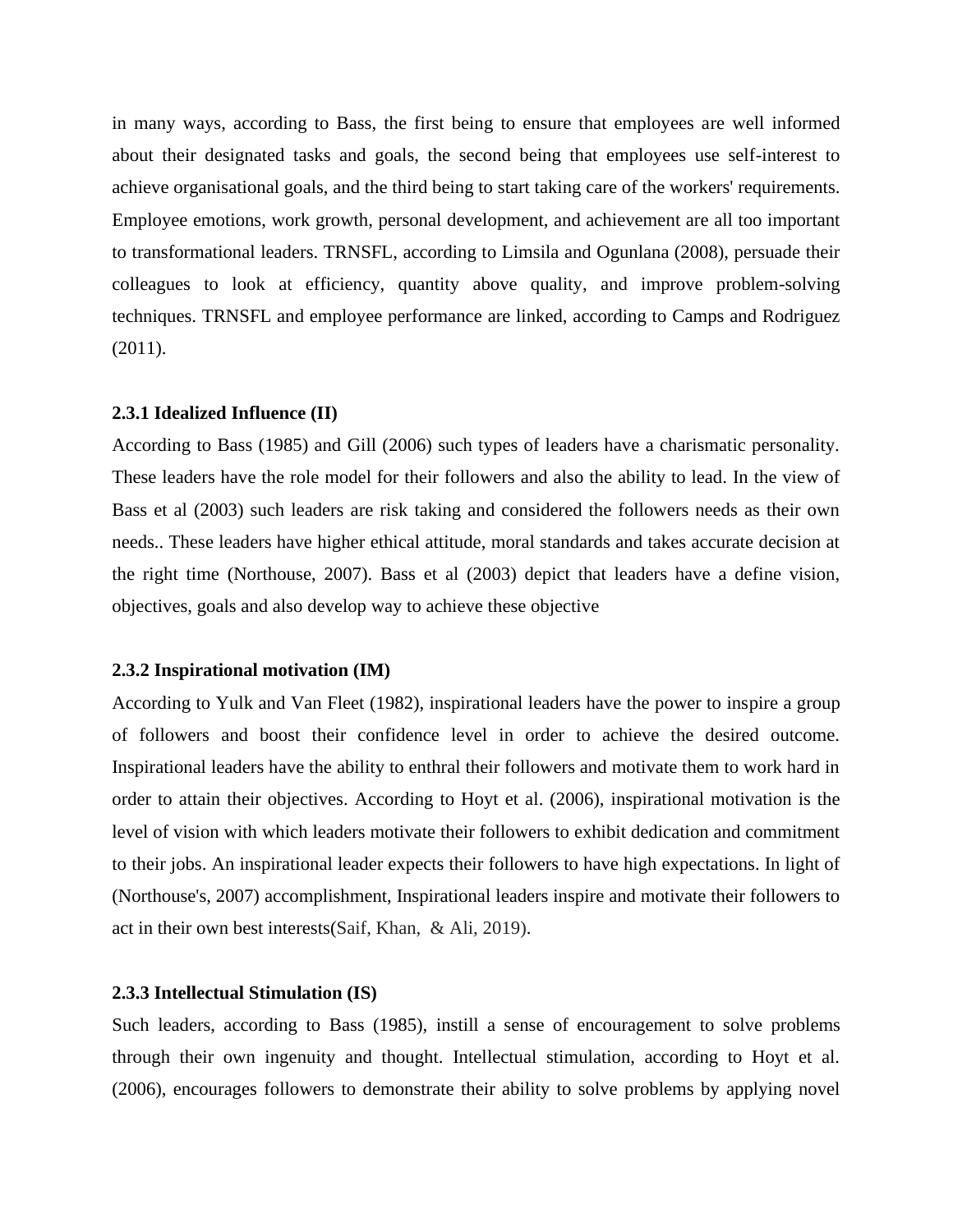ideas and creative thinking, as well as participation in team decision making (Limsila and Ogunlana, 2008 ). According to Bass et al. (2003), when a problem arises, followers find new approaches and ideas to solve the problem (Khan et al.,2021; Saif et al., 2014; Saif et al., 2019).

#### **2.3.4 Individualized Consideration**

This style of leader, according to Bass et al (2003), Sadler (2003), and Gill (2006), acts as a trainer or coach. There is a close bond between the leaders and the following (Bass, 1985). According to Hoyt et al. (2006), leaders respect individual requirements while also taking good efforts toward staff growth (Limsila and Ogunlana, 2008). This leadership allocates a variety of duties, activities, and programs to help employees enhance their skills (Bass 1985).

#### **2.4. Transactional leadership**

Leaders that adopt a transactional style engage in a negotiation with members over conditional incentives by offering encouragement and typically understand the expectations and wants of followers (Bass et al., 2003). These interactions enable leaders to minimize avoidable risks, finish needed duties, and motivate subordinates to reach a predefined consensus (Khan et al.,2021; Saif et al., 2014). Followers accomplish their performance goals, maintain the organization's positive culture, and place a premium on extrinsic rewards as a means of achieving goals (Walumbwa et al., 2008; Saif, et al.,2018). As a result, leadership is dependent on a leader's ability to meet and react to their followers' shifting expectations and emotions (Paracha et al., 2012).Similarly, transactional leaders have a number of features that have been extensively utilised by academics in a variety of contexts with a variety of organizational aspects (Brahim et al., 2015). To foster a culture of trust and confidence among their followers, leaders primarily employ contingent incentives, contingent punishment, and management-by-exception (active and passive) (Silva &Mendis, 2017). The followers, on the other hand, might exhibit resistance with transactional leaders because to the trait of punishment (Khan et al.,2021; Saif et al., 2014; Saif et al., 2019).

### **2.5. Relationship between Transformational leadership attributes and demographic variables**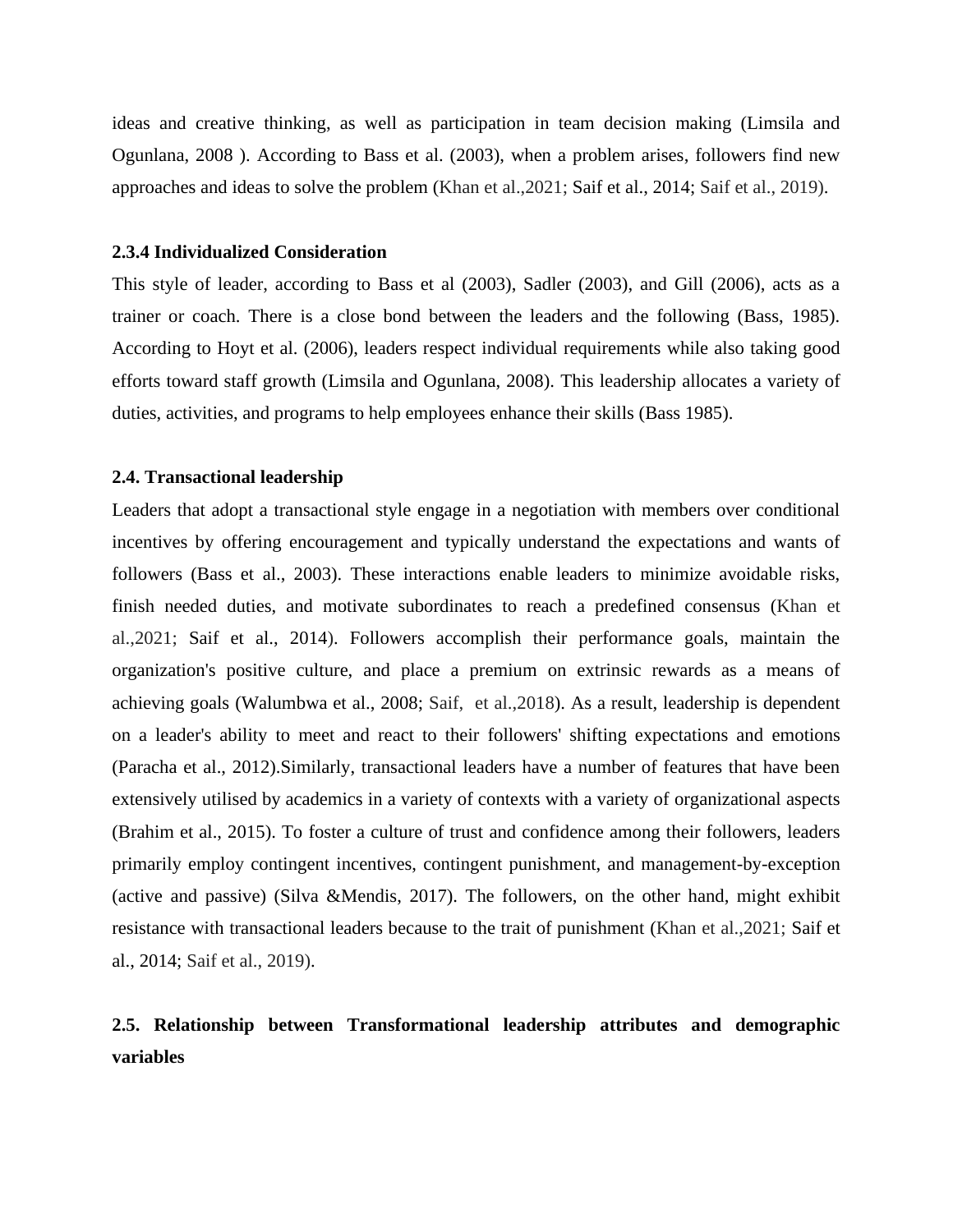The current study try to align various demographic variables with transformational leadership attributes. In this regard research literature poised variation in response employees of different countries. Study of Kunze, & Bruch, (2010) depict that higher the age of leaders, better the transformational attributes are recorded.According to Felfe, &Schyns, (2004) age of the leaders to behave transformational attribute are significantly associated with each other. In the same study it was recorded that inspirational motivation and age are also strongly correlated. However the study of Mohammed Othman, &D'Silva, (2012) findings founds no significant relationship between transformational leadership and social demographic variables among Malaysian sample. Results from the study of Lopez-Zafra, Garcia-Retamero, & Martos, 2012;Saif, Naveed, Ibrahim, & Malik, 2014)state that transformational leadership and leaders emotional intelligence capabilities are strongly associated with the age of the respondents. Interestingly the study of Zacher, Rosing, &Frese, (2011) depicts that gender and age did not show any significant relationship with transformational and transactional leadership. However Passive-avoidant Leadership attribute was significantly attached to age of the respondents among university professors in Germany. According to the study of Ugwu, &Okore,(2020) most of the librarians depict transformational leadership attributes than transactional in Nigerian work setup. Similar results are quoted by Tarsik, Kassim, &Nasharudin, (2014) and their results also support the notion that age has significant impact on shaping librarians transactional leadership attributes. Level of work experience also shows significant change in librarian leadership approach. However the study of Martin, (2015) found that level of experience change librarian transactional style of leadership, however most of the time women prefer idealized influence as well as inspirational motivation attribute of transformational leadership.

Based on the previous research the current hypothesis will be investigated.

**H1;** *Librarians transformational and transactional leadership attributes depend upon student's response from different campuses.*

**H2***; Librarians transformational and transactional leadership attributes depend upon student's response from different genders*

**H3;** *Librarians transactional and transactional leadership attributes depend upon student's response from different age group.*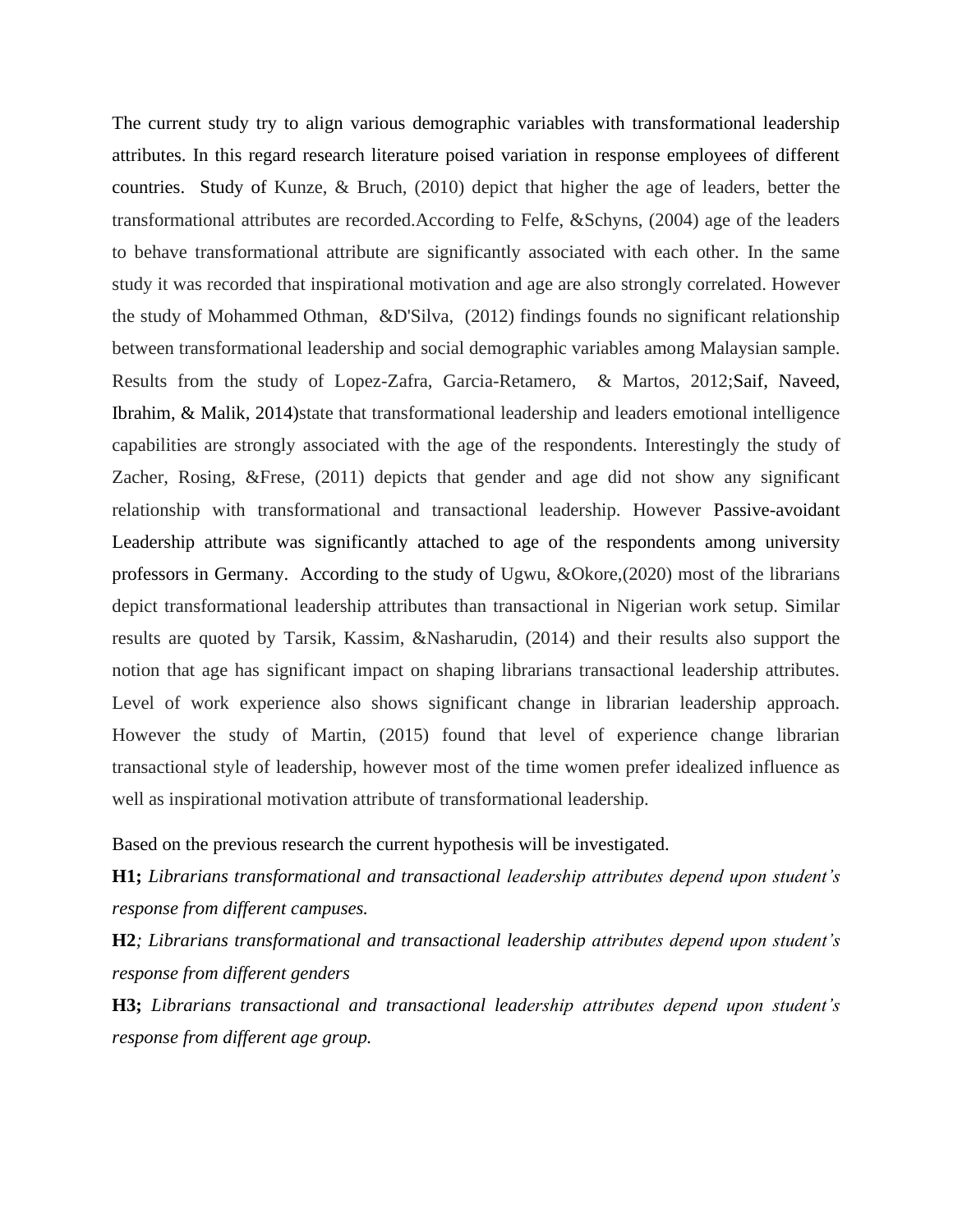#### **RESEARCH METHODOLOGY**

Population of the study consists of students from University of lakki marwat different campuses. All the campus consists of different departments and number of students varies from campus to campus because of variation in number of department and their relevant disciplines. Main campus consisting students from management sciences and education, Town campus comprising students from computer science, zoology, while river view campus consists of student from political science background. One fifty students from all the campuses were selected.

Total population of all the campuses consist of more than 700 students, while sampling was done through quota (Zhang et al.,2020) based on the total population in all the campuses. According to the rule of thumb (Kyriazos, 2018) one hundred and fifty students were selected and after removing missing values response of 140 students was recorded for further analysis. For the purpose of data collection survey technique was applied and data was recorded on 5 piont likert scale through adapted version of transformational and transactional leadership attributes developed by (Bass., 2008 Judge& Piccolo, 2004) and validated by (Saif et al.,2018; Khan et al.,2021; Saif et al., 2014; Saif et al., 2019).

Students response related to specific demographic variable was also recorded. While librarian leadership ability was assessed through adapted construct. Gender difference impact on defining librarian leadership was analyzed through one sample t-test (Liang, Fu,& Wang, 2019) while difference s in student's opinion based on their campus location was recorded through results generated via ANOVA test (Breitsohl, 2019) . Regression and correlation was also performed to investigate the change in respondents demographic affect on librarian leadership attributes.

#### **3.4. Data Analysis Tools**

In order to analyze the response of students regarding their commitment to spent time in library and the culture that promote students commitment was analyzed through different statistical procedures. In order to check the impact of gender differences on student's commitment and library culture t-test was applied. While subject difference among students affect on their commitment and preference for culture was analyzed through ANOVA. Finally the strength of relationship between student's commitment level and variation in organization culture was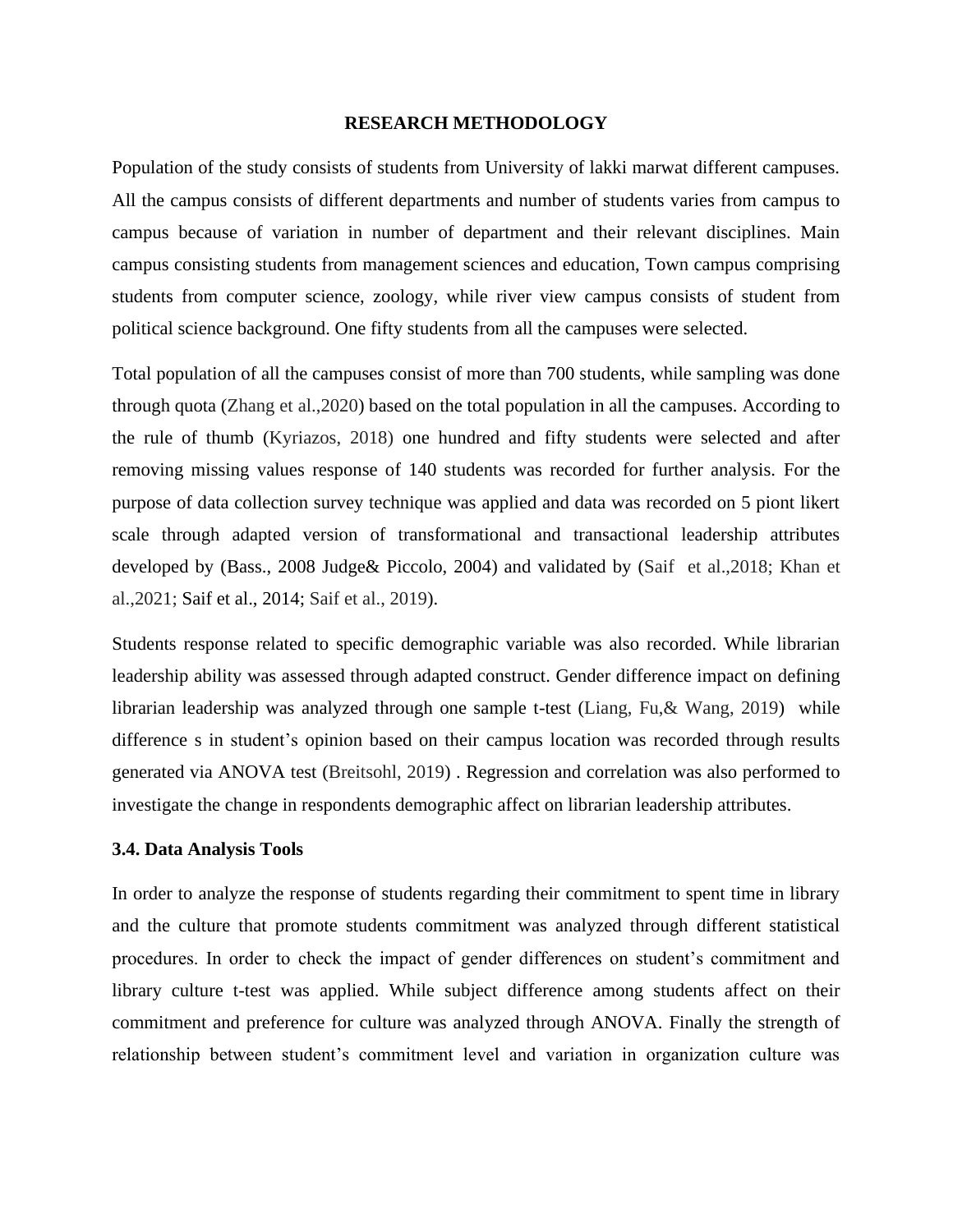checked through correlation, while change in student's commitment types with respect to culture variation was assessed through regression analysis.

| <b>Variables</b>           | <b>Groups</b> | $\mathbf n$ | $\bar{\mathbf{X}}$ | <b>SD</b> |          | <b>T</b> test |      |
|----------------------------|---------------|-------------|--------------------|-----------|----------|---------------|------|
|                            |               |             |                    |           |          | Df            | Sig. |
| <b>Articulating Vision</b> | Male          | 122         | 2.3603             | .85437    | $-1.076$ | 138           | .022 |
|                            | Female        | 18          | 2.6030             | 1.13139   | $-.874$  | 19.961        |      |
| Individualized             | Male          | 122         | 2.4244             | .92783    | $-.409$  | 138           | .763 |
| consideration              | Female        | 18          | 2.5209             | .96876    | $-.396$  | 21.857        |      |
| Group Goal                 | Male          | 122         | 2.1452             | .76875    | $-.271$  | 138           | .928 |
|                            | Female        | 18          | 2.1975             | .73445    | $-.280$  | 22.856        |      |
| Intellectual Stimulation   | Male          | 122         | 2.6321             | .78057    | .510     | 138           | .178 |
|                            | Female        | 18          | 2.5292             | .91981    | .451     | 20.772        |      |
| Idealized influence        | Male          | 122         | 2.5873             | .78899    | $-.178$  | 138           | .376 |
|                            | Female        | 18          | 2.6234             | .87468    | $-.165$  | 21.284        |      |

#### **RESULT AND DISCUSSION**

**Table 1 .T test results for measuring transformational leadership attributes of librarian**

Table (1) depicts the information about the gender differences in their approaches toward librarian leadership attributes. According to the findings only one attribute of transformational leadership (Articulating Vision) shows significant (t=-1.076; *p*=.02) differences in the gender opinion regarding librarian leadership ability while students spending their time in library. It clearly indicate that in ULM librarian enlighten the vision of students to get appropriate books/reference material as well as guide them toward the attitude transformation for reading and learning while spending time in main library.

**Table 2.T test results for measuring Transactional leadership attributes of librarian**

| <b>Variables</b>             | <b>Groups</b> | n   |        | <b>SD</b> |          | <b>T</b> test |      |
|------------------------------|---------------|-----|--------|-----------|----------|---------------|------|
|                              |               |     |        |           |          | Df            | Sig. |
| <b>Contingent Reward</b>     | Male          | 122 | 2.4557 | .89593    | .508     | 138           | .028 |
|                              | Female        | 18  | 2.3373 | 1.09958   | .436     | 20.466        |      |
| <b>Contingent Punishment</b> | Male          | 122 | 2.2300 | .72404    | $-1.076$ | 138           | .010 |
|                              | Female        | 18  | 2.4363 | .97487    | $-.863$  | 19.861        |      |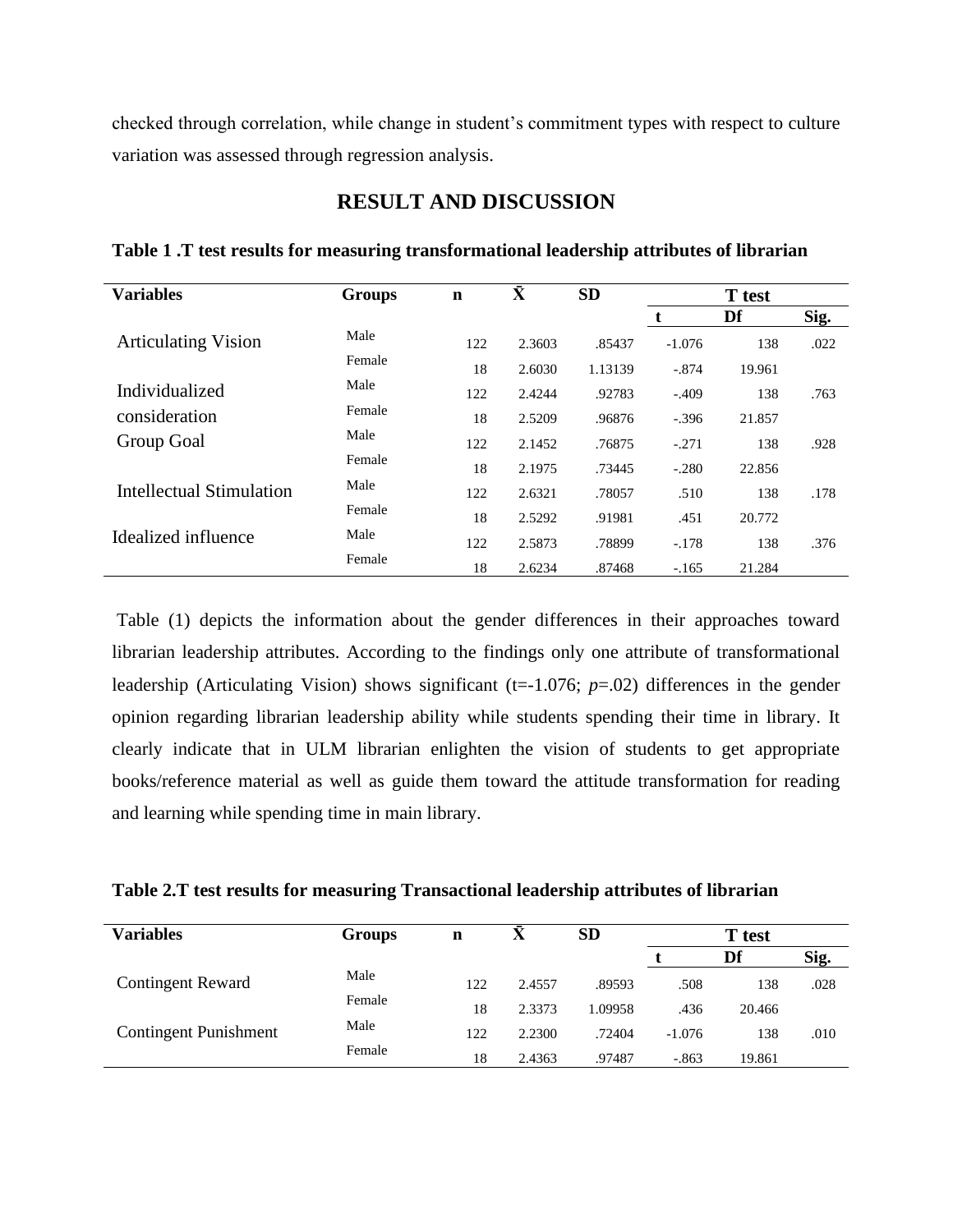Table (2) depicts the information about the gender differences in their approaches toward librarian transactional leadership attributes. According to the findings both attributes of transactional leadership contingent reward  $(t=0.508M, 0.436F; p=.02)$  and contingent punishment(t=-1.076**M**, -0.836**F**; *p*=.02) shows significant results. One of the possible reasons for significant difference in gender approach toward librarian transactional leadership built upon the notion that in ULM culture delay in book/journal submission leads to pay additional fine. While for early submission of book/journal within the specified deadlines, arouse positive feelings (in the mind of librarian) about the students approach for obeying organization rules and regulations in true spirit. Based on the results from table  $(1& 2)$  H2 is accepted.

|                                 | Discipline  | $\mathbf n$ | $\bar{\text{X}}$ | <b>SD</b> | Source of<br>Variance    | Sum of<br>Squares | Df             | Mean<br>Square | $\mathbf{F}$ | p    |
|---------------------------------|-------------|-------------|------------------|-----------|--------------------------|-------------------|----------------|----------------|--------------|------|
|                                 | <b>RVC</b>  | 42          | 1.925            | .800      | <b>Between</b><br>Groups | 13.957            | $\overline{c}$ | 6.97           | 9.851        | .000 |
| Articulating<br>Vision          | <b>MNC</b>  | 52          | 2.683            | .84114    | Within Groups            | 97.053            | 137            | .708           |              |      |
|                                 | <b>TWC</b>  | 46          | 2.486            | .8781     | Total                    | 111.00            | 139            |                |              |      |
|                                 | Total       | 140         | 2.391            | .89366    |                          |                   |                |                |              |      |
|                                 | <b>RVC</b>  | 42          | 1.925            | .93926    | Between<br>Groups        | 16.518            | $\mathbf{2}$   | 8.259          | 10.90        | .000 |
|                                 | <b>MNC</b>  | 52          | 2.742            | .74031    | Within Groups            | 103.74            | 137            | .757           |              |      |
| Individualized<br>consideration | <b>TWC</b>  | 46          | 2.558            | .93838    | Total                    | 120.26            | 139            |                |              |      |
|                                 | Total       | 140         | 2.436            | .93017    |                          |                   |                |                |              |      |
|                                 | <b>RVC</b>  | 42          | 1.914            | .82680    | Between<br>Groups        | 3.609             | 2              | 1.80           | 3.205        | .044 |
|                                 | <b>MNC</b>  | 52          | 2.207            | .62835    | Within Groups            | 77.113            | 137            | .563           |              |      |
| Group Goal                      | <b>TWC</b>  | 46          | 2.305            | .80207    | Total                    | 80.721            | 139            |                |              |      |
|                                 | Total       | 140         | 2.151            | .76206    |                          |                   |                |                |              |      |
|                                 | <b>RVC</b>  | 42          | 2.024            | .91360    | <b>Between</b><br>Groups | 21.466            | $\mathbf{2}$   | 10.73          | 22.01        | .000 |
|                                 | <b>MNC</b>  | 52          | 2.822            | .62511    | Within Groups            | 66.808            | 137            | .488           |              |      |
| Stimulation<br>Intellectual     | <b>TWC</b>  | 46          | 2.930            | .53036    | Total                    | 88.273            | 139            |                |              |      |
|                                 | Total       | 140         | 2.618            | .79691    |                          |                   |                |                |              |      |
| Idealiz                         | <b>RVC</b>  | 42          | 2.055            | .84444    | Between<br>Groups        | 17.347            | $\mathbf{2}$   | 8.674          | 16.73        | .000 |
| ಕ                               | $\cdot$ MNC | 52          | 2.796            | .60946    | Within Groups            | 71.002            | 137            | .518           |              |      |

**Table 3.One way ANOVA test to determine the group means differences for Transformational Leadership attributes of librarian.**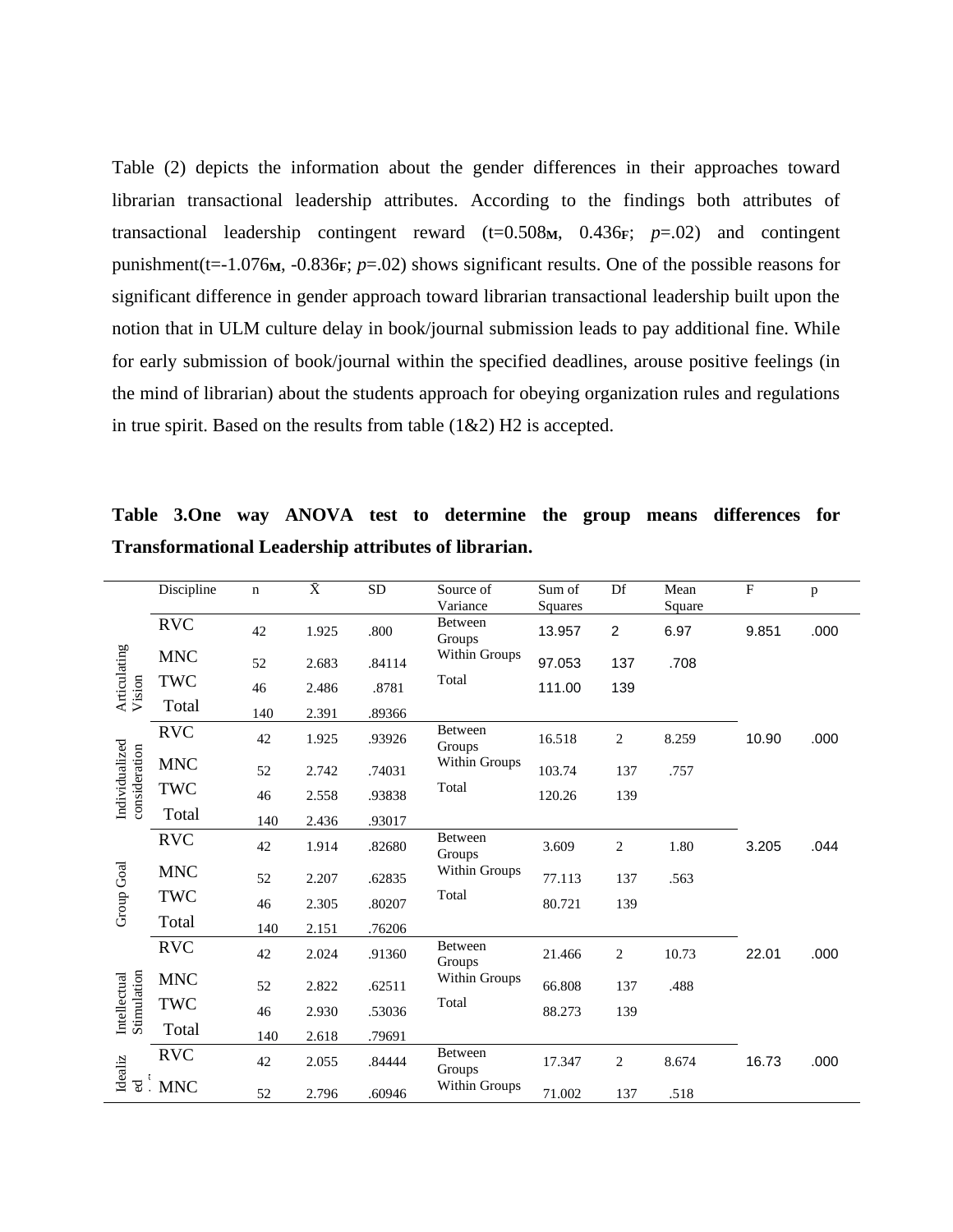| TWC             | 46  | 2.850 | .71215 | Total | 88.349 | 139                                                                                                                         |
|-----------------|-----|-------|--------|-------|--------|-----------------------------------------------------------------------------------------------------------------------------|
| Total           | 140 | 2.592 | .79725 |       |        |                                                                                                                             |
|                 |     |       |        |       |        | <b>RVC</b> = River View Campus; <b>MNC</b> = Main Campus; <b>TWC</b> = Town Campus (All the campuses are part of University |
| of LakkiMarwat) |     |       |        |       |        |                                                                                                                             |

Table (3) display detail information's about Librarians leadership capabilities by student's response from different campuses of university of LakkiMarwat. According to the results higher mean values for articulating vision attribute of librarian is found among main campus  $(M_{MNC}=2.683; SD_{MNC}=0.8441)$ students followed by Town campus  $(M_{TWC}=2.461; SD_{TWC}=0.878)$ . From the table it is also clear that mean values among three campuses students varies that's lead to significant difference in the response about librarian articulating vision attribute. Similar results are pointed for recording differences in the approaches of the students about librarian individualized consideration. Result from the table (3) clearly indicate that highest mean values for individualized consideration attribute of librarian is found among main campus  $(M_{MNC}=2.743; SD_{MNC}=0.7403)$ students followed by Town campus  $(M_{TWC}=2.558;$ *SDTWC*=0.9383).

In response to group goal attribute of transformational leadership among ULM librarian it is found that highest mean values relates to the students of town campus  $(M_{TWC}=2.305; SD_{TWC})$  $=0.8076$ ) followed by main campus ( $M_{MNC}=2.207$ ;  $SD_{MNC}=0.6238$ )students. Similar results are recorded for the intellectual stimulations attribute of transformational leadership ability among ULM Librarian. According to the results highest mean values relates to the students of town campus  $(M_{TWC}=2.930; SD_{TWC}=0.530)$  followed by main campus  $(M_{MNC}=2.82;$ *SDMNC*=0.6251)students.

**Table 4.One way ANOVA test to determine the group means differences for Transactional Leadership attributes of librarian.** 

|                      | Discipline | n   | Ā      | <b>SD</b> | Source of             | Sum of  | Df             | Mean   | F      | p    |
|----------------------|------------|-----|--------|-----------|-----------------------|---------|----------------|--------|--------|------|
|                      |            |     |        |           | Variance              | Squares |                | Square |        |      |
|                      | <b>RVC</b> | 42  | 1.7899 | .81351    | Between Groups        | 25.502  | 2              | 12.75  | 18.906 | .000 |
|                      | <b>MNC</b> | 52  | 2.6884 | .88954    | Within Groups         | 92.398  | 137            | .674   |        |      |
| Contingent<br>Reward | TWC        | 46  | 2.7542 | .74400    | Total                 | 117.90  | 139            |        |        |      |
|                      | Total      | 140 | 2.4405 | .92098    |                       |         |                |        |        |      |
|                      | <b>RVC</b> | 42  | 1.9316 | .82735    | <b>Between Groups</b> | 6.682   | $\overline{2}$ | 3.341  | 6.221  | .003 |
| ngent<br>Conti       | <b>MNC</b> | 52  | 2.3400 | .65531    | Within Groups         | 73.575  | 137            | .537   |        |      |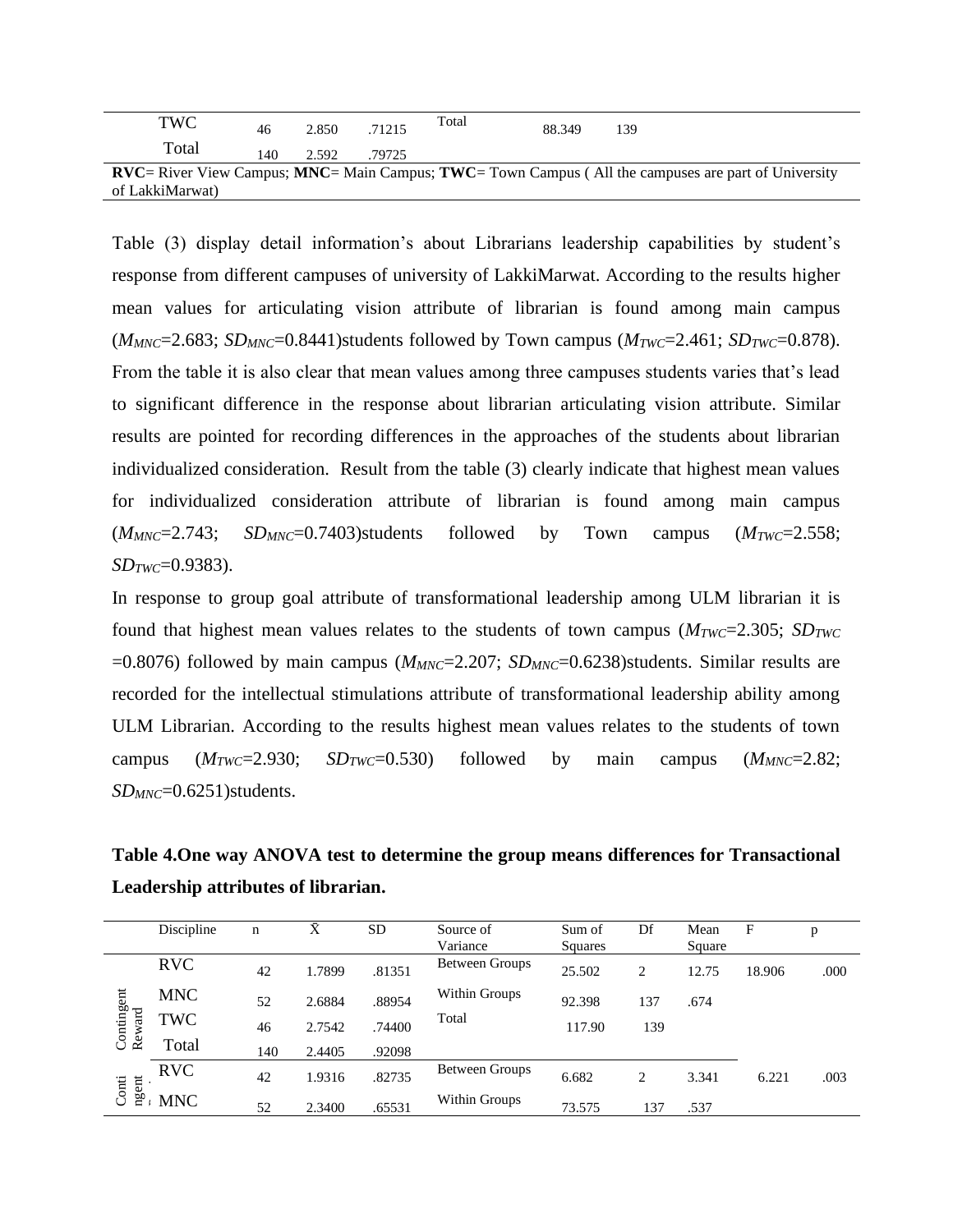| TWC             | 46  | 2.4589 | .72431 | Total | 80.256 | 139                                                                                                                         |
|-----------------|-----|--------|--------|-------|--------|-----------------------------------------------------------------------------------------------------------------------------|
| Total           | 140 | 2.2566 | .75986 |       |        |                                                                                                                             |
|                 |     |        |        |       |        | <b>RVC</b> = River View Campus; <b>MNC</b> = Main Campus; <b>TWC</b> = Town Campus (All the campuses are part of University |
| of LakkiMarwat) |     |        |        |       |        |                                                                                                                             |

Table (4) display detail information's about Librarians transactional leadership capabilities by student's response from different campuses of university of LakkiMarwat. According to the results higher mean values for contingent reward attribute of librarian transactional leadership is recorded among Town campus  $(M_{TWC}=2.754; SD_{TWC}=0.744)$  followed by main campus (*MMNC*=2.681; *SDMNC*=0.887) students.Similar results are recorded for the contingent punishment attribute of transactional leadership ability among ULM Librarian. According to the results highest mean values relates to the students of town campus  $(M_{TWC}=2.458; SD_{TWC}=0.7231)$ followed by main campus ( $M_{MNC}$ =2.34;  $SD_{MNC}$ =0.6551)students. Based on the results from table (3&4) H1 is accepted

|             | AV    | IDC       | $\mathbf{G}\mathbf{G}$ | CR       | $\bf CP$ | <b>INF</b> | Age     | Camp      | Gen       | <b>Disp</b> |
|-------------|-------|-----------|------------------------|----------|----------|------------|---------|-----------|-----------|-------------|
| AV          | (.81) | $.605***$ | $.412**$               | $.610**$ | $.489**$ | $.279***$  | .093    | $.242**$  | .091      | $-.102$     |
| $\bf{ID}$   |       | (.76)     | $.393**$               | $.619**$ | $.419**$ | $.368**$   | $.133*$ | $.263***$ | .035      | $-.178*$    |
| GG          |       |           | (.77)                  | $.198*$  | $.319**$ | $.480**$   | $.111*$ | $.202*$   | .023      | $-.108$     |
| CR          |       |           |                        | (.80)    | $.544**$ | $.578**$   | .179    | $.410**$  | $.433***$ | .028        |
| $\bf CP$    |       |           |                        |          | (.76)    | $.517**$   | .043    | $.273**$  | .091      | .061        |
| <b>INF</b>  |       |           |                        |          |          | (.75)      | .074    | $.391**$  | .015      | .058        |
| Age         |       |           |                        |          |          |            | (NA)    | $-.002$   | $-.020$   | $.102$      |
| Camp        |       |           |                        |          |          |            |         | (NA)      | $-.122$   | $.219**$    |
| Gen         |       |           |                        |          |          |            |         |           | (NA)      | .111        |
| <b>Disp</b> |       |           |                        |          |          |            |         |           |           | (NA)        |

**Table 5.Reliability and Correlation Analysis**

**AV**=Articulating Vision, **IDC**= Individualized consideration, **GG**= Group Goal, **CR**= Contingent Reward, **CP=** Contingent Punishment, **INF**= Idealized Influence, **Camp**= Campus, **Disp**= Discipline,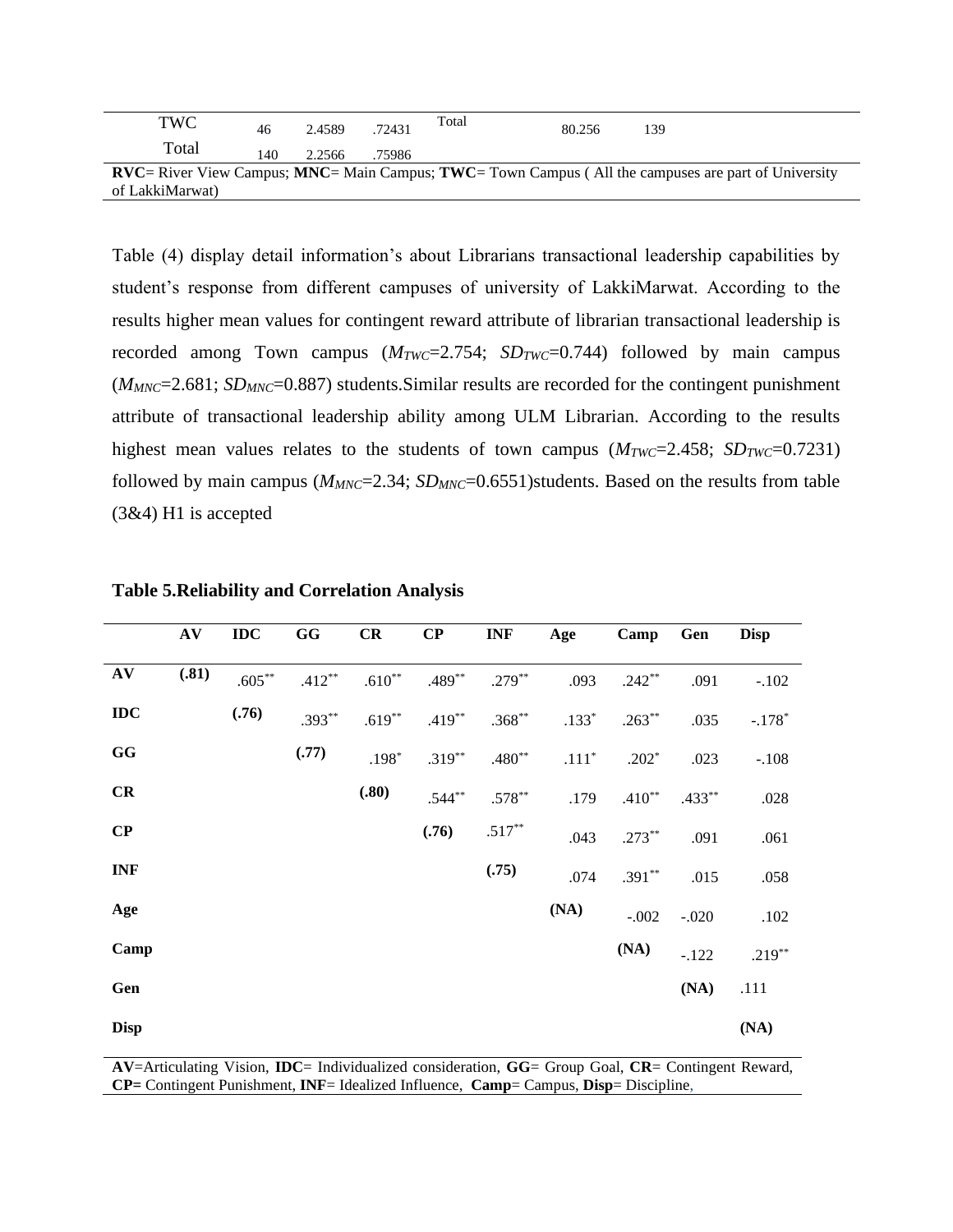Table (5) shows the inter correlation among various attributes of transformational, and transactional leadership among librarian as well as various demographic variables. Result shows that highest correlation exist between individualized consideration attribute of transformational leadership and contingent reward characteristics of transactional leadership ( $r=619$ ;  $p<0.05$ ) followed byarticulating vision of attribute of transformational leadership and contingent reward characteristics of transactional leadership ( $r=610$ ;  $p<0.05$ ). However the week correlation exist between variation n campuses ad group goal attribute of transformational leadership (r=202; p<0.01).Surprisingly no correlation was recorded for Articulating Vision, Individualized consideration, Group Goal and Individualized Influence with gender differences. Similarly no significant relationship was evident for association between transformational and transactional leadership with students subject differences. However idealized influence and group goal behavior of transformational leadership capabilities among UL librarian was significantly correlated to age group of the students. Reliability values for all the attributes of librarian leadership capabilities are also denoted in parenthesis. Highest reliability is related to articulating vision attribute ( $\alpha$ =0.80) of transformational leadership followed by contingent reward ( $\alpha$ =0.76) characteristics of transactional leadership, while lowest reliability is related to idealized influence  $(\alpha=0.75)$ .

| Model        | $\mathbf R$           | R Square | Adjusted $\mathbb{R}^2$ | Change in $\mathbb{R}^2$ | $\mathbf F$ | $\mathbf P$       |
|--------------|-----------------------|----------|-------------------------|--------------------------|-------------|-------------------|
| $\mathbf{1}$ | .239 <sup>a</sup>     | .057     | .007                    | .239 <sup>a</sup>        | 1.141       | .342 <sup>b</sup> |
| Predictor    | Dependent<br>Variable | B        | <b>SE</b>               | $(\beta)$                | T           | Sig               |
| (Constant)   | Age                   | 1.064    | .117                    |                          | 9.127       | .000              |
| AV           | Age                   | .084     | .045                    | .223                     | 1.851       | .066              |
| <b>ICD</b>   | Age                   | .002     | .044                    | .006                     | .051        | .959              |
| GG           | Age                   | $-0.013$ | .045                    | $-.030$                  | $-.302$     | .763              |
| <b>ISM</b>   | Age                   | $-.114$  | .067                    | $-.270$                  | $-1.709$    | .090              |
| <b>CR</b>    | Age                   | $-.039$  | .042                    | $-.108$                  | $-.930$     | .354              |
| CP           | Age                   | .097     | .048                    | .219                     | 2.035       | .044              |

**Table 6.Regression Analysis for measuring the attribute of librarian leadership styles through student different age group.**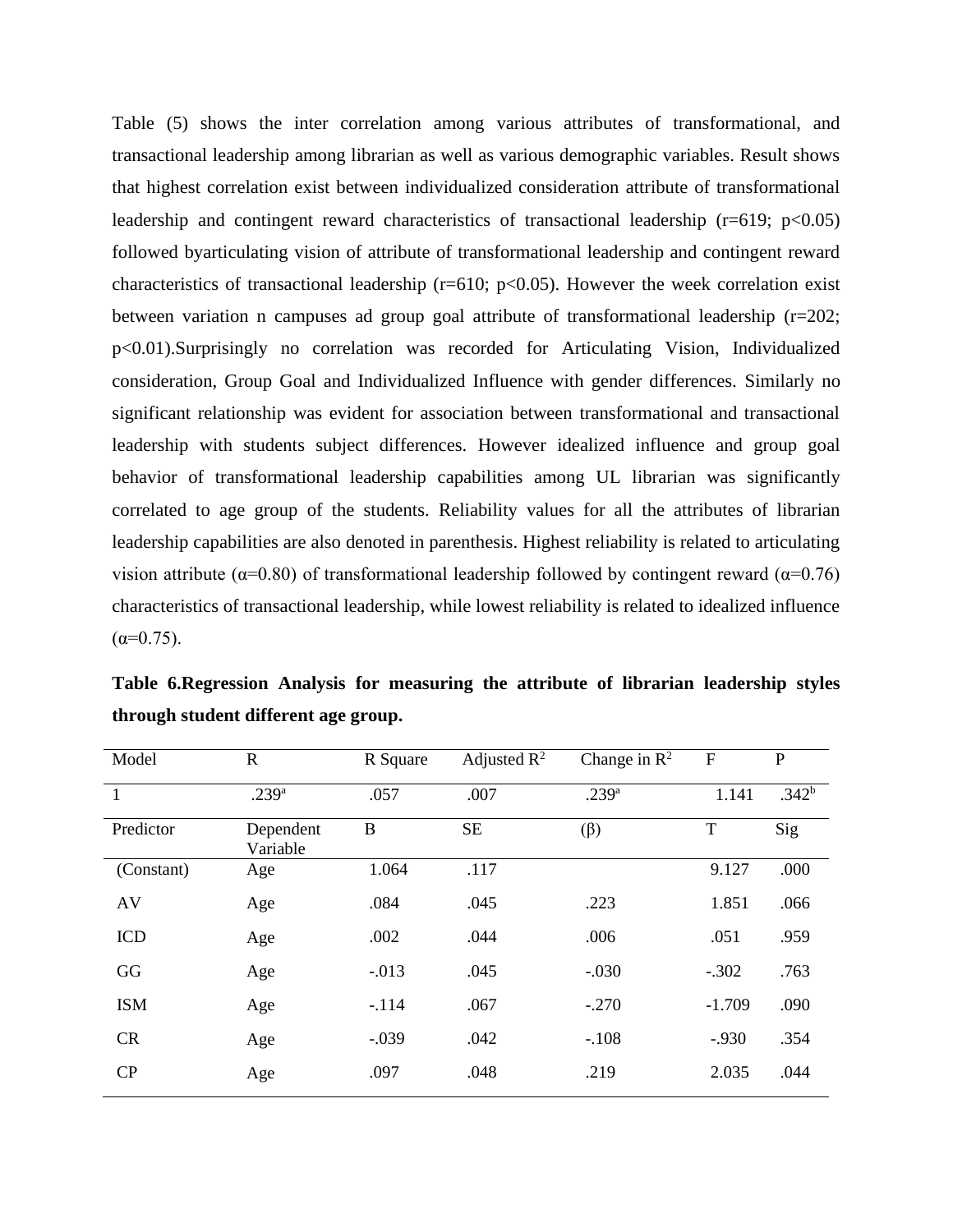| ۱F<br>11/1 | . Œ<br>⊷<br>11 Z J<br>$\tilde{\phantom{a}}$ | $\sim$<br>.U44 | .059 | Λ£<br>.U.JO<br>$\cdot$ $\cdot$ $\cdot$ | . 4<br>$\mathbf{1}$<br>$\cdot$ $\cdot$ $\cdot$ | $\cdot$ . $\cdot$ . |
|------------|---------------------------------------------|----------------|------|----------------------------------------|------------------------------------------------|---------------------|
|            |                                             |                |      |                                        |                                                |                     |

**AV**=Articulating Vision, **IDC**= Individualized consideration, **GG**= Group Goal, **CR**= Contingent Reward, **CP=** Contingent Punishment, **INF**= Idealized Influence, **Dep**= Department, **Disp**= Discipline,

Table (6) shows the detail information about transformational leadership attributes among ULM librarian and age of the students through regression analysis. According to the results from table it is evident that  $(R^2=.057;F=1.141 \text{ p}=.342)$  that only five percent change in various transformational attributes of the Librarian occur due to the change in the age difference of students. Findings also shows that only contingent punishment attributes of transformational leadership is significantly change due to changes in age group of the students.

| Table 7. Regression Analysis for measuring the attribute of librarian leadership styles |  |  |  |  |  |
|-----------------------------------------------------------------------------------------|--|--|--|--|--|
| through student different Gender.                                                       |  |  |  |  |  |

| Model          | $\mathbf R$           | R Square | Adjusted $\mathbb{R}^2$ | SE of Estimate    | ${\bf F}$   | ${\bf P}$         |
|----------------|-----------------------|----------|-------------------------|-------------------|-------------|-------------------|
| $\overline{2}$ | $.185^{a}$            | .034     | $-.017$                 | .185 <sup>a</sup> | .668        | .699 <sup>b</sup> |
| Predictor      | Dependent<br>Variable | $\bf{B}$ | <b>SE</b>               | $(\beta)$         | $\mathbf T$ | Sig               |
| (Constant)     | Gen                   | 1.064    | .117                    |                   | 9.127       | .000              |
| AV             | Gen                   | 1.677    | .292                    |                   | 5.752       | .000              |
| <b>ICD</b>     | Gen                   | $-.027$  | .113                    | $-.029$           | $-.240$     | .811              |
| GG             | Gen                   | .103     | .110                    | .116              | .938        | .350              |
| <b>ISM</b>     | Gen                   | .093     | .111                    | .086              | .838        | .403              |
| CR             | Gen                   | .179     | .167                    | .172              | 1.075       | .284              |
| CP             | Gen                   | .017     | .106                    | .019              | .162        | .871              |
| IDF            | Gen                   | $-.076$  | .119                    | $-.070$           | $-.643$     | .522              |

**AV**=Articulating Vision, **IDC**= Individualized consideration, **GG**= Group Goal, **CR**= Contingent Reward, **CP=** Contingent Punishment, **INF**= Idealized Influence, **Dep**= Department, **Disp**= Discipline,

Table (7) shows the detail information about transformational leadership attributes among ULM librarian and gender difference of the students through regression analysis. According to the results from table it is evident that  $(R^2 = .034; F = .668 \text{ p} = .669)$  that only three percent change in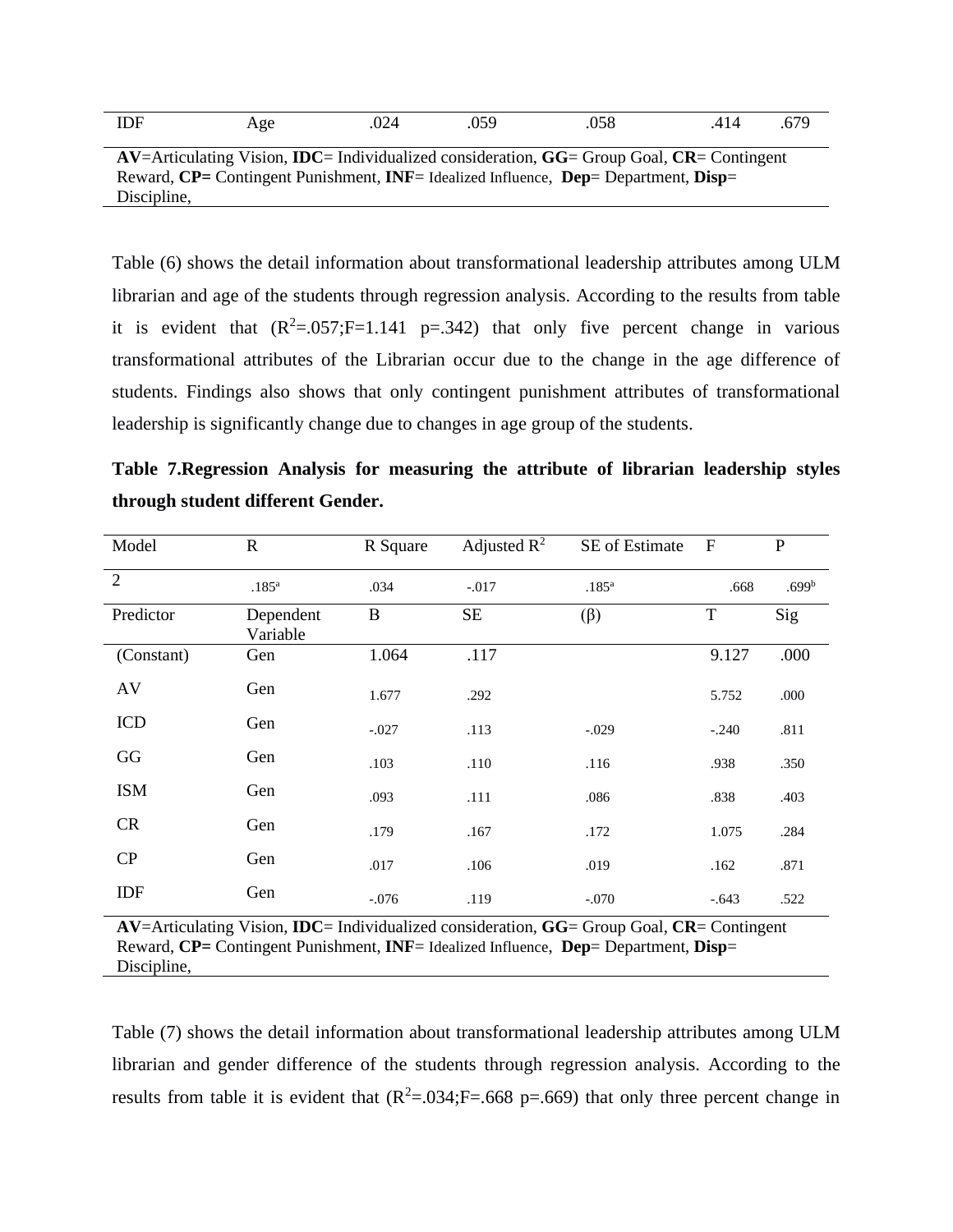various transformational attributes of the Librarian occur due to the change in the gender difference of students. Finding shows that no single attributes of transformational leadership nor transactional leadership characteristics among librarian is change due to changes in gender differences of the students.

| Model          | $\mathbf R$           | R Square | Adjusted $\mathbb{R}^2$ | SE of Estimate | $\mathbf{F}$ | $\mathbf P$       |
|----------------|-----------------------|----------|-------------------------|----------------|--------------|-------------------|
| $\overline{3}$ | .490 <sup>a</sup>     | .240     | .200                    | .71138         | 5.952        | .000 <sup>b</sup> |
| Predictor      | Dependent<br>Variable | B        | <b>SE</b>               | $(\beta)$      | T            | Sig               |
| (Constant)     | <b>SD</b>             | .732     | .248                    |                | 2.953        | .004              |
| AV             | <b>SD</b>             | $-.098$  | .096                    | $-.111$        | $-1.024$     | .308              |
| <b>ICD</b>     | <b>SD</b>             | $-.035$  | .093                    | $-.041$        | $-.379$      | .705              |
| GG             | <b>SD</b>             | .034     | .095                    | .033           | .363         | .718              |
| <b>ISM</b>     | <b>SD</b>             | .280     | .142                    | .281           | 1.981        | .050              |
| <b>CR</b>      | <b>SD</b>             | .197     | .090                    | .228           | 2.190        | .030              |
| CP             | <b>SD</b>             | $-.027$  | .101                    | $-0.026$       | $-.267$      | .790              |
| IDF            | <b>SD</b>             | .150     | .125                    | .151           | 1.199        | .233              |

**Table 8.Regression Analysis for measuring the attribute of librarian leadership styles through subject differences.**

**AV**=Articulating Vision, **IDC**= Individualized consideration, **GG**= Group Goal, **CR**= Contingent Reward, **CP=** Contingent Punishment, **INF**= Idealized Influence, **Dep**= Department, **Disp**= Discipline, **SD=** Subject Differences,**ISM**= Intellectual Stimulation.

Table (8) shows the detail information about transformational leadership attributes among ULM librarian and subject difference of the students through regression analysis. According to the results from table it is evident that  $(R^2 = .240; F = 5.953 \text{ p} = .000)$  that only twenty four percent change in various transformational and transactional attributes of the Librarian occur due to the change in the subject difference of students. Finding shows that only two variables namely contingent reward  $(\beta = 228; p = 0.03)$  from transactional leadership and intellectual stimulation( $\beta = 0.281$ ; p=0.05) from transactional leadership shows significant results due to subject differences of the students.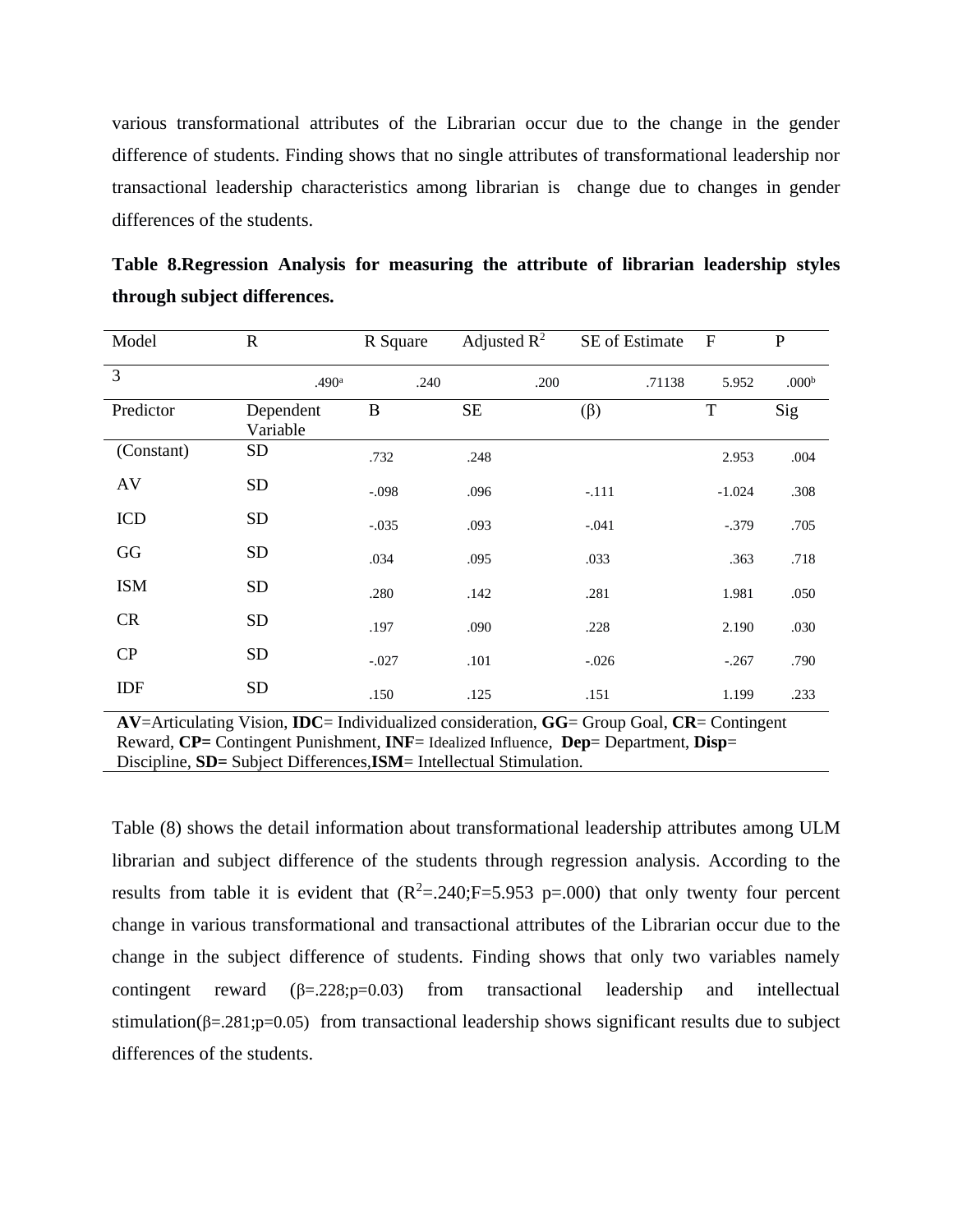#### **CONCLUSION AND RECOMMENDATIONS;**

#### **Conclusion**

The current study for the first time investigate the dynamic linkage between transformational and transactional leadership attributes among librarian inuniversity ofLakkiMarwat utilizing numerous demographics variables. As most of the previous studies (Kunze, & Bruch, 2010; Felfe, &Schyns, 2004; Mohammed et al.,2012; Lopez-Zafra et al.,2012; Zacher, Rosing, &Frese, 2011; Ugwu, & Okore,2020) try to align the strength between cumulative leadership approach (transformational and transactional) with age, gender and other demographics variables. Results of the current study (t-test statistics) depict that one attribute of transformational leadership (Articulating Vision) shows significant differences in the gender opinion regarding librarian leadership ability while students spending their time in library. This may be of the reason that librarian try to envision the students through support by selecting appropriate book and also guide them about the rules and regulations of university library. Pakistani culture is rigid and in case of female students visit to university library, it's the moral responsibility of librarian leaders to guide the female students in accordance to the organizational norms. However the study of Martin, (2015) found that most of the female librarian prefers idealized influence as well as inspirational motivation attributes of transformational leadership.Similar results are evident by the study of Felfe, &Schyns, (2004).On the other hand librarian's transactional leadership attributes (contingent rearward and Punishment) show significant influence with gender differences of the respondentsOne of the possible reasons for significant difference in gender approach toward librarian transactional leadership built upon the notion that in ULM culture delay in book/journal submission leads to pay additional fine. While for early submission of book/journal within the specified deadlines, arouse positive feelings (in the mind of librarian) about the students approach for obeying organization rules and regulations in true spirit. However the study of (Zacher, Rosing, &Frese, 2011) focused that Passive-avoidant Leadership attribute was significantly attached to age of the respondents among university professors in Germany.

#### **Recommendations**

Another interesting contribution of the study is that student's response from three different campuses namely (Main campus, River View Campus and Town campus)was also analyzed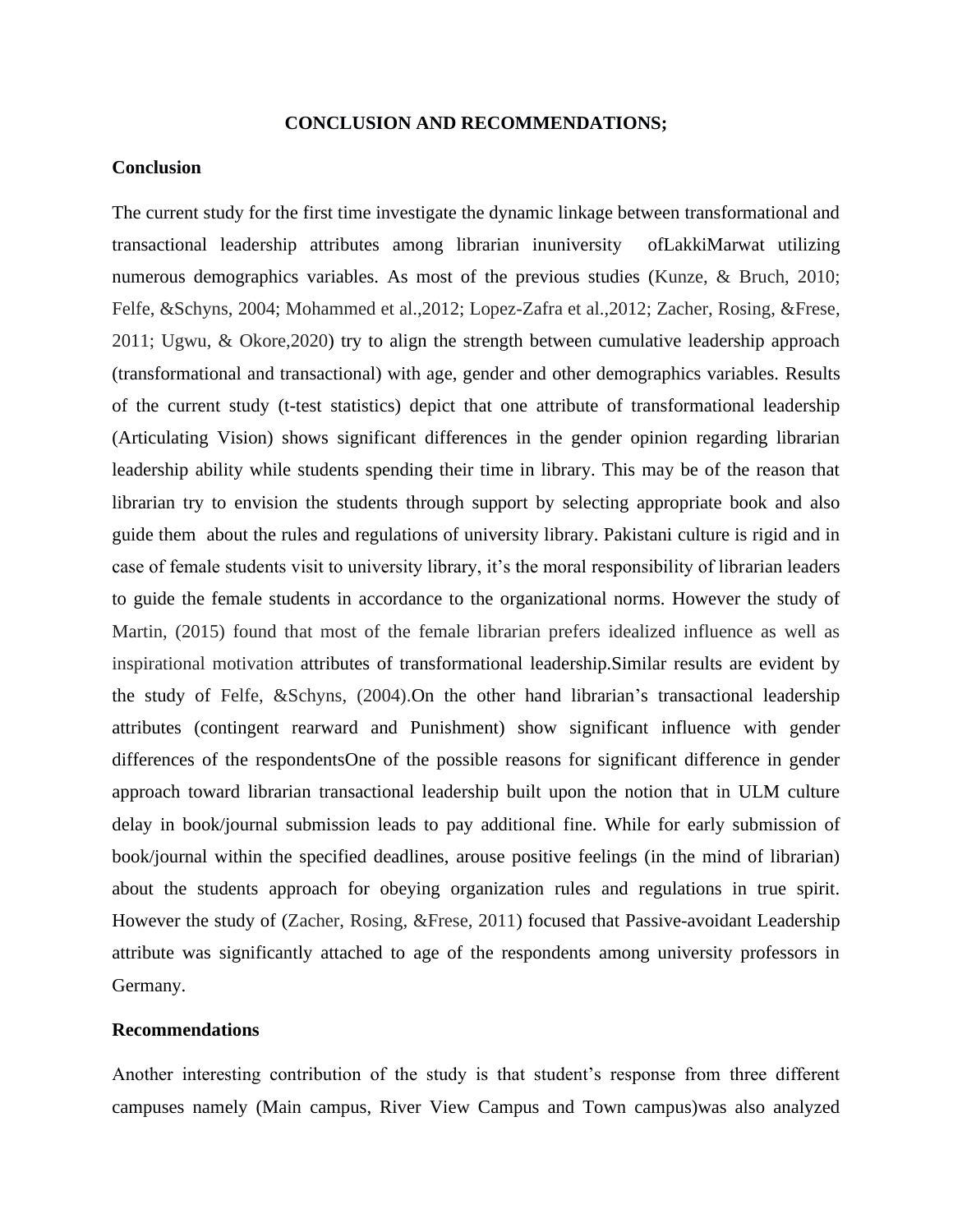through ANOVA test to understand the librarian transformational and transactional leadership capabilities. Result shows that all the campuses shows significant difference in marking the transformational/transactional leadership attributes of librarians. Results confirm that students belong to various campuses view the attitude of university librarian's leadership ability through their own perception. Differences in campuses response actually portray the culture of relevant university campus. Hence culture actually cultivates the knowledge, ability and understanding among the target group members to differentiate human behavior based on their level of understanding. Hence it is educational institutions where student's behavior is transformed through teaching via regular classes and following organizational rules/regulations either in classroom or in libraries. Hence the role of leadership is crucial to articulate vision and portrays oneself as an idealized influence for students to follow organizational rules in true spirit. Once students followed the defined procedure they must be treated with reward to consistently motivate them for better performance in ever field of life.

Based on the findings of the current study it is suggested that future researcher may investigate the student's attitude through big five personality model while spending their time in university library or online library. Similarly student's librarian leadership attributes can also be validated through student's commitment, intrinsic motivation, satisfaction from library culture and emotional attachment for reading habits. Other attributes of librarian leadership (authentic) can also be investigated while aligning it with various demographic attributes.

#### **REFERENCES**

- Avolio, B. J., Walumbwa, F. O., & Weber, T. J. (2009). Leadership: Current theories, research, and future directions. *Annual Review of Psychology*, *60*, 421–449. https://doi.org/10.1146/ANNUREV.PSYCH.60.110707.163621
- Avolio, B. J., Yammarino, F. J., & Bass, B. M. (1991). Identifying common methods variance with data collected from a single source: An unresolved sticky issue. *Journal of management*, *17*(3), 571-587.
- Bass, B., Avoilio, B., Jung, D., & Berson, Y. (2003). Predicting unit performance by assessing transformational and transactional leadership. Journal of Applied Psychology, 88(2), 207– 218.<https://doi.org/10.1037/0021-9010.88.2.207>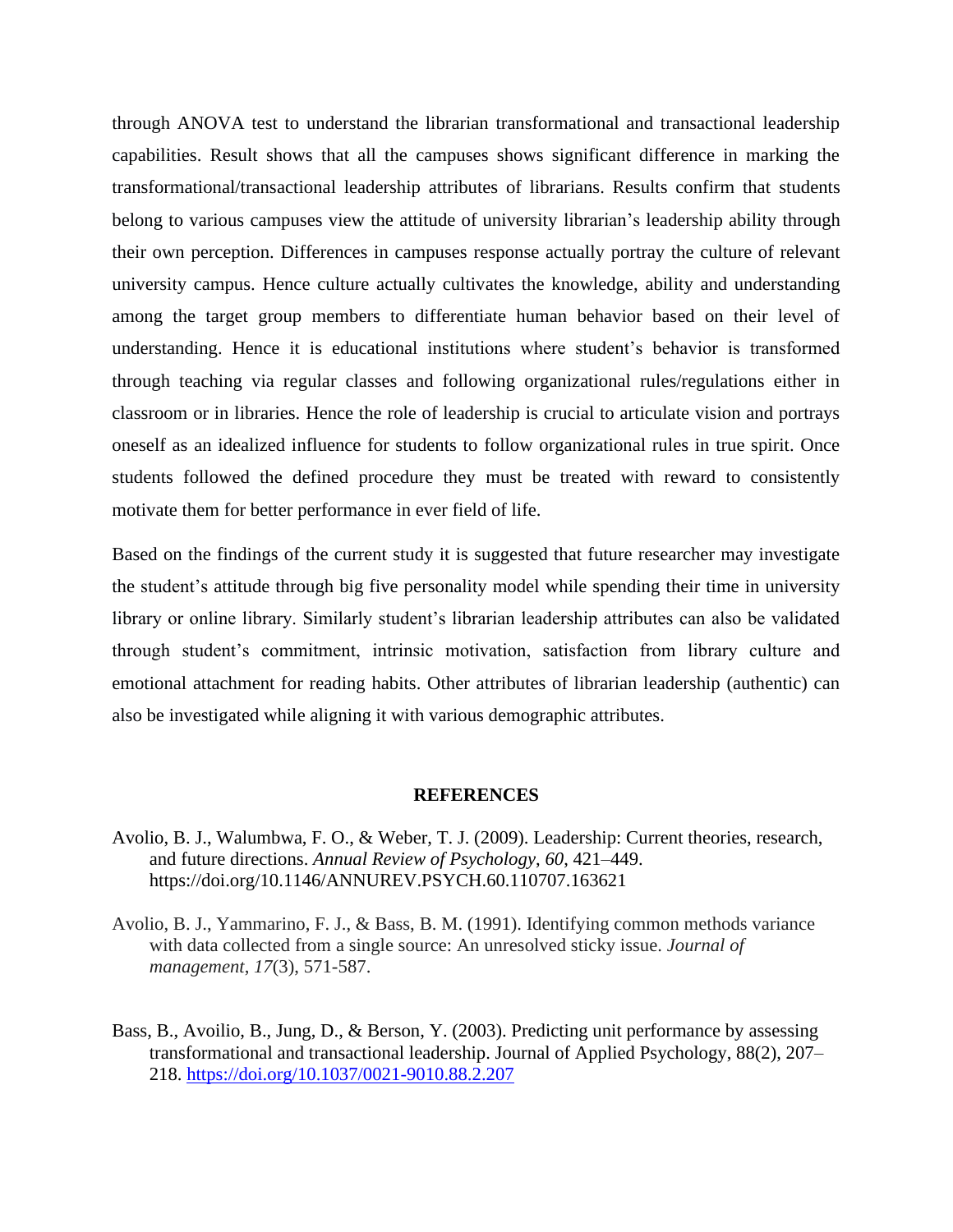- Bass, G. J. (2008). *Freedom's battle: the origins of humanitarian intervention* (p. 5). New York: Alfred A. Knopf.
- Bass, B. M. (2016). Comment: Transformational Leadership: Looking at Other Possible Antecedents and Consequences. *Http://Dx.Doi.Org/10.1177/105649269543010*, *4*(3), 293– 297. https://doi.org/10.1177/105649269543010
- Baldoni, J. (2000). 180 Ways to Walk the Leadership Talk: The ''How to'' Handbook for Leaders at All Levels, Dallas, Texas, The Walk the Talk Company
- Brahim, A., Ridic, O., & Tomislav, J. (2015). The effect of transactional leadership on employees' performance. Journal of Economics and Business, 13(2), 7–20. https://www.econstor.eu/bitstream/ 10419/193848/1/econ-review-v13-i2-p007-020.pdf
- Breitsohl, H. (2019). Beyond ANOVA: An introduction to structural equation models for experimental designs. *Organizational Research Methods*, *22*(3), 649-677.
- Dawson, D. (2002). "Developing Leadership Capacity within the Library Profession," [Paper presented at LIANZA Convention, 2002]. [Online], [Retrieved October 6, 2009] http://www.lianza.org.nz/library/files/sto re018/dawson.pdf
- Dvir, T., Eden, D., Avolio, B. J., & Shamir, B. (2002). Impact of transformational leadership on follower development and performance: A field experiment. *Academy of management journal*, *45*(4), 735-744.
- Den Hartog, D. N. (2019). Transformational Leadership. *Encyclopedia of Business and Professional Ethics*, 1–4. https://doi.org/10.1007/978-3-319-23514-1\_57-1
- Escortell, R., Baquero, A., & Delgado, B. (2020). The impact of transformational leadership on the job satisfaction of internal employees and outsourced workers. *Cogent Business and Management*, *7*(1). https://doi.org/10.1080/23311975.2020.1837460
- Fairholm, M. R. (2004). "A New Sciences Outline for Leadership Development," Leadership & Organization Development Journal 25(4), 369-383.
- Felfe, J., & Schyns, B. (2004). Is similarity in leadership related to organizational outcomes? The case of transformational leadership. *Journal of Leadership & Organizational Studies*, *10*(4), 92-102.
- Gul.S, Rehman, S. Razzaq, N.Ahmad, B, N. S. (2012). Impact of leadership styles on organizational commitment in pharmaceutical companies of Pakistan. *Information and Knowledge Management*, *2*(7).
- Hackman, J., & Wageman, R. (2007). *Asking the right questions about leadership: Discussion and conclusions.* https://psycnet.apa.org/journals/amp/62/1/43/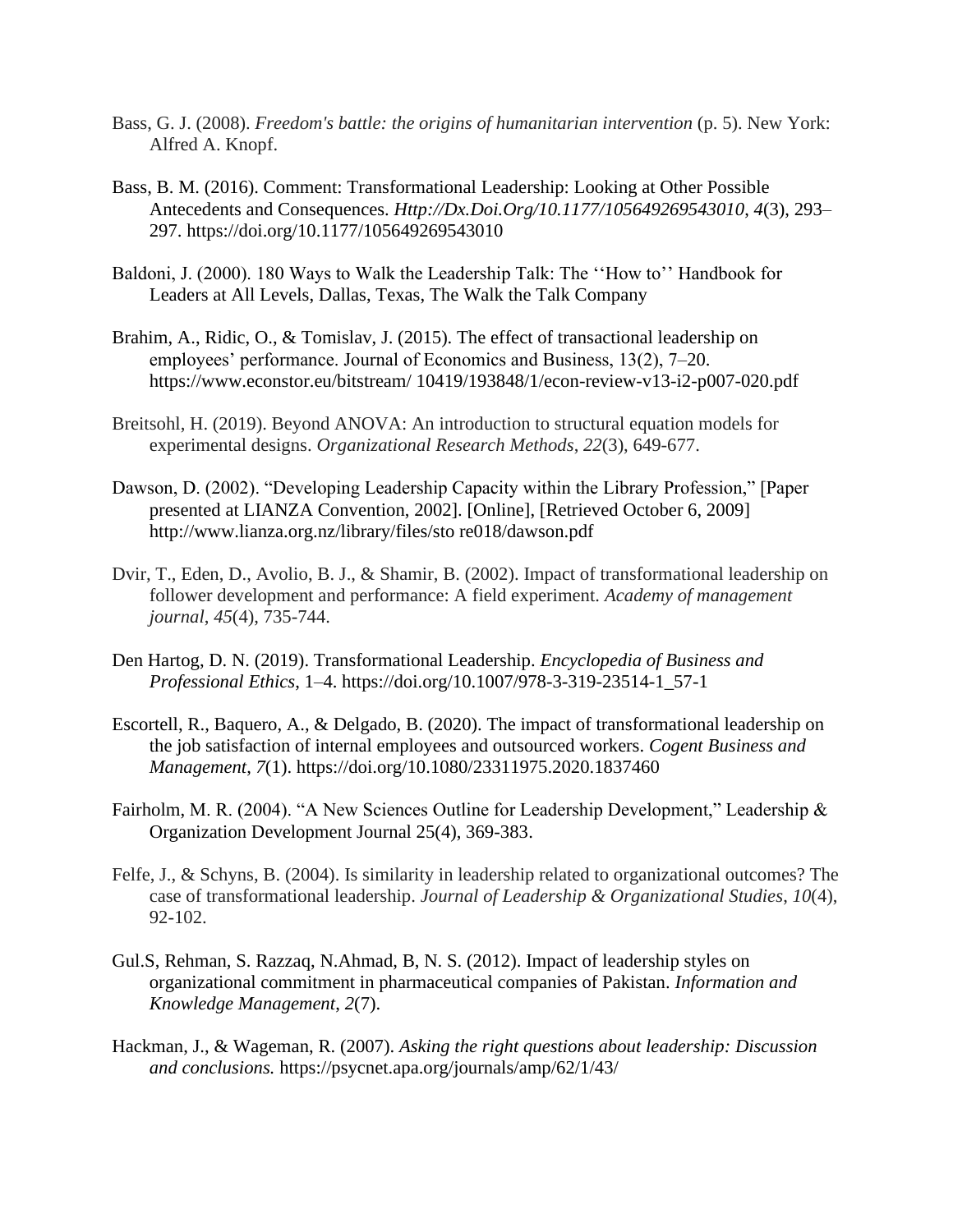- Khan, H., Rehmat, M., Butt, T. H., Farooqi, S., & Asim, J. (2020). Impact of transformational leadership on work performance, burnout and social loafing: a mediation model. *Future Business Journal*, *6*(1). https://doi.org/10.1186/S43093-020-00043-8
- Khan, I. U., Khan, M. S., & Idris, M. (2021). Investigating the support of organizational culture for leadership styles (transformational & transactional). *Journal of Human Behavior in the Social Environment*, *31*(6), 689-700.
- Kunze, F., & Bruch, H. (2010). Age-based faultlines and perceived productive energy: The moderation of transformational leadership. *Small Group Research*, *41*(5), 593-620.
- Judge, T. A., Bono, J. E., Ilies, R. & Gerhardt, M. W. (2002). "Personality and Leadership: A Qualitative and Quantitative Review," Journal of Applied Psychology 87(4), 765– 780
- Judge, T. A., & Piccolo, R. F. (2004). Transformational and transactional leadership: a metaanalytic test of their relative validity. *Journal of applied psychology*, *89*(5), 755.
- Kyriazos, T. A. (2018). Applied psychometrics: sample size and sample power considerations in factor analysis (EFA, CFA) and SEM in general. *Psychology*, *9*(08), 2207.
- Lai, F. Y., Tang, H. C., Lu, S. C., Lee, Y. C., & Lin, C. C. (2020). Transformational Leadership and Job Performance: The Mediating Role of Work Engagement. *SAGE Open*, *10*(1). https://doi.org/10.1177/2158244019899085
- Liang, G., Fu, W., & Wang, K. (2019). Analysis of t-test misuses and SPSS operations in medical research papers. *Burns & trauma*, *7*.
- Lopez-Zafra, E., Garcia-Retamero, R., & Martos, M. P. B. (2012). The relationship between transformational leadership and emotional intelligence from a gendered approach. *The Psychological Record*, *62*(1), 97-114.
- Martin, J. (2015). Transformational and transactional leadership: An exploration of gender, experience, and institution type. *portal: Libraries and the Academy*, *15*(2), 331-351.
- Mohammed, K. A., Othman, J., & D'Silva, J. L. (2012). Social demographic factors that influence transformational leadership styles among top management in selected organizations in Malaysia. *Asian Social Science*, *8*(13), 51.
- Saif, N, Khattak, B., Research, I. K.-G. U. J. of, & 2016, undefined. (n.d.). Relationship between transformational leadership and organization citizenship behaviour (OCB) in Sme's sector of Pakistan. *Gujr.Com.Pk*. Retrieved January 26, 2022, from http://www.gujr.com.pk/index.php/GUJR/article/view/114
- Saif, N., Saqib, N. A., Arshad, J., Javed, A., & Khan, S. (2018). The role of EI as a mediator between leadership styles and its effectiveness among the employees of banking